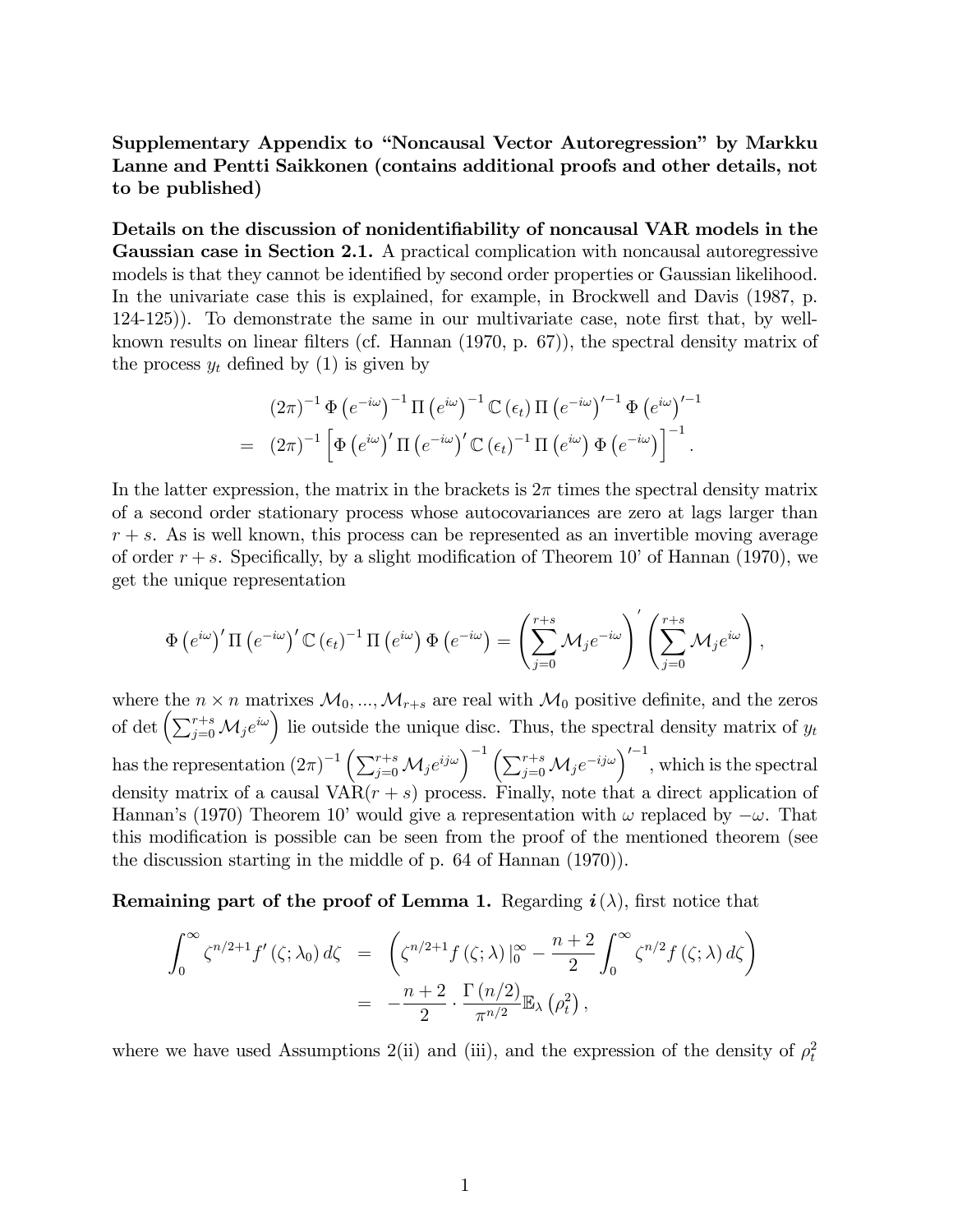(see  $(10)$ ). Proceeding as in the case of the first assertion yields

$$
1 = \left(\frac{2}{(n+2)\mathbb{E}_{\lambda}(\rho_t^2)} \cdot \frac{\pi^{n/2}}{\Gamma(n/2)} \int_0^{\infty} \zeta^{n/4+1/2} \frac{f'(\zeta;\lambda)}{\sqrt{f(\zeta;\lambda)}} \zeta^{n/4+1/2} \sqrt{f(\zeta;\lambda)} d\zeta\right)^2
$$
  

$$
\leq \left(\frac{2}{(n+2)\mathbb{E}_{\lambda}(\rho_t^2)}\right)^2 \cdot \frac{\pi^{n/2}}{\Gamma(n/2)} \int_0^{\infty} \zeta^{n/2+1} \left(\frac{f'(\zeta;\lambda)}{f(\zeta;\lambda)}\right)^2 f(\zeta;\lambda) d\zeta
$$
  

$$
\times \frac{\pi^{n/2}}{\Gamma(n/2)} \int_0^{\infty} \zeta^{n/2+1} f(\zeta;\lambda) d\zeta
$$
  

$$
= \left(\frac{2}{(n+2)\mathbb{E}_{\lambda}(\rho_t^2)}\right)^2 \cdot \mathbf{i}(\lambda) \cdot \mathbb{E}_{\lambda}(\rho_t^4)
$$

(see the definition of  $\mathbf{i}(\lambda)$  in (12)). This shows the stated inequality and the condition for equality leads to the same condition as in the case of  $j(\lambda)$ . Finally, in the Gaussian case,  $\mathbb{E}_{\lambda}(\rho_t^2) = n$  and  $\mathbb{E}_{\lambda}(\rho_t^4) = 2n + n^2$ , implying  $\mathbf{i}(\lambda) = n(n+2)/4$ .  $\Box$ 

Proof of the nonsingularity of the matrix  $H_1$  mentioned in Section 3.1. To simplify notation we demonstrate the nonsingularity of  $H_1$  when  $s = 2$ . From the definition of  $H_1$  it is not difficult to see that the possible singularity of  $H_1$  can only be due to a linear dependence of its last  $n (r + 2)$  rows and, furthermore, that it suffices to show the nonsingularity of the lower right hand corner  $H_1$  of order  $n (r + 2) \times n (r + 2)$ . This matrix reads as

$$
\mathbf{H}_{1}^{(2,2)} = \begin{bmatrix}\nI_n & -\Phi_1 & -\Phi_2 & 0 & \cdots & \cdots & 0 & 0 \\
0 & \ddots & \ddots & \ddots & \ddots & \ddots & \vdots & \vdots \\
\vdots & \ddots & \ddots & \ddots & \ddots & \ddots & \vdots & \vdots \\
\vdots & \ddots & 0 & I_n & -\Phi_1 & -\Phi_2 & 0 & 0 \\
\vdots & \ddots & 0 & 0 & I_n & -\Phi_1 & -\Phi_2 & 0 \\
0 & \cdots & 0 & 0 & 0 & I_n & -\Phi_1 & -\Phi_2 & 0 \\
0 & \cdots & 0 & 0 & 0 & I_n & -\Phi_1 & -\Phi_2 & -\Phi_2 \\
- & - & - & - & - & - & - & - & - & - \\
-a_{nr}I_n & \cdots & \cdots & \cdots & \cdots & -a_1I_n & I_n & 0 \\
0 & -a_{nr}I_n & \cdots & \cdots & \cdots & \cdots & -a_1I_n & I_n\n\end{bmatrix}
$$

where the partition is as indicated. The determinant of  $B_{11}$  is evidently unity so that from the well-known formula for the determinant of a partitioned matrix it follows that we need to show the nonsingularity of the matrix  $\mathbf{B}_{11\cdot 2} = \mathbf{B}_{22} - \mathbf{B}_{21} \mathbf{B}_{11}^{-1} \mathbf{B}_{12}$ . The inverse of  $B_{11}$  depends on the coefficients of the power series representation of  $L(z) = \Phi(z)^{-1}$ given by  $L(z) = \sum_{j=0}^{\infty} L_j z^j$  where  $L_0 = I_n$  and, when convenient,  $L_j = 0, j < 0$ , will be used. Equating the coefficient matrices of powers of  $z$  on both sides of the identity  $L(z) \Phi(z) = I_n$  yields  $L_j = L_{j-1} \Phi_1 + L_{j-2} \Phi_2$ . Using this identity it is readily seen that  $\mathbf{B}_{11}^{-1}$  is an upper triangular matrix with  $I_n$  on the diagonal and  $L_j$ ,  $j = 1, ..., nr-1$ , on the diagonals above the main diagonal. This fact and straightforward but tedious calculations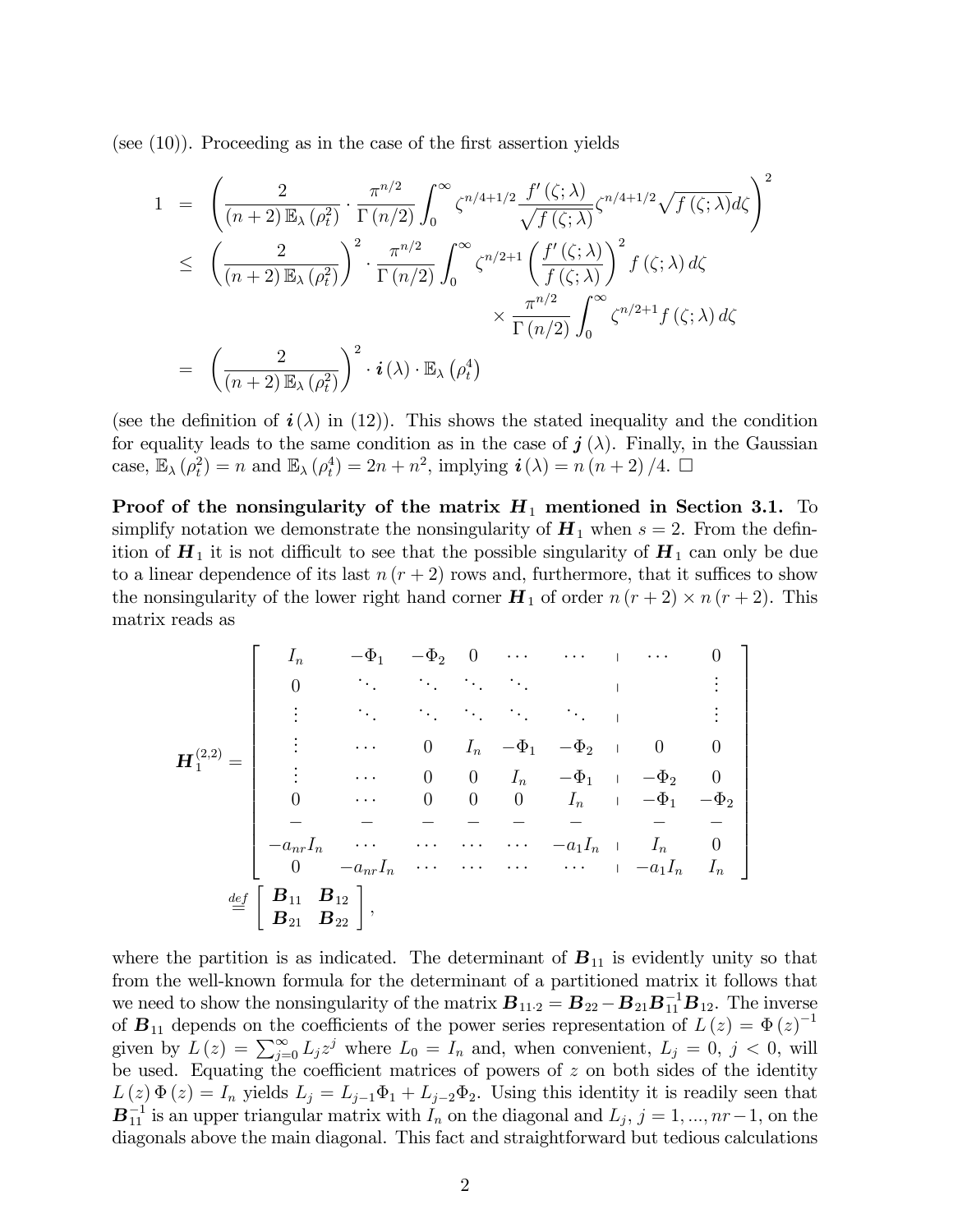further show that

$$
\mathbf{B}_{11\cdot 2} = \begin{bmatrix} I_n - \sum_{j=1}^{nr} a_j L_j & -\sum_{j=1}^{nr} a_j L_{j-1} \Phi_2 \\ -\sum_{j=1}^{nr} a_j L_{j-1} & I_n - \sum_{j=2}^{nr} a_j L_{j-2} \Phi_2 \end{bmatrix}
$$
  
= 
$$
\begin{bmatrix} I_n & 0 \\ 0 & I_n \end{bmatrix} - \sum_{j=1}^{nr} a_j \begin{bmatrix} L_j & L_{j-1} \Phi_2 \\ L_{j-1} & L_{j-2} \Phi_2 \end{bmatrix}.
$$

Next define the companion matrix

$$
\mathbf{\Phi} = \left[ \begin{array}{cc} \Phi_1 & \Phi_2 \\ I_n & 0 \end{array} \right]
$$

and note that the latter condition in (2) implies that the eigenvalues of  $\Phi$  are smaller than one in absolute value. Also, the matrices  $L_j$  and  $L_{j-1}$   $(j \geq 0)$  can be obtained from the upper and lower left hand corners of the matrix  $\mathbf{\Phi}^j$ , respectively. Using these facts, the identity  $L_j = L_{j-1} \Phi_1 + L_{j-2} \Phi_2$ , and properties of the powers  $\mathbf{\Phi}^j$  it can further be seen that

$$
\mathbf{B}_{11\cdot 2} = I_{2n} - \sum_{j=1}^{nr} a_j \mathbf{\Phi}^j = \mathbf{P} \left( I_{2n} - \sum_{j=1}^{nr} a_j \mathbf{D}^j \right) \mathbf{P}^{-1},
$$

where the latter equality is based on the Jordan decomposition of  $\Phi$  so that  $\Phi = \mathbf{PDP}^{-1}$ . Thus, the determinant of  $B_{11.2}$  equals the determinant of the matrix in parentheses in its latter expression. Because  $\mathbf{D}^j$  is an upper triangular matrix having the *j*th powers of the eigenvalues of  $\Phi$  on the diagonal this determinant is a product of quantities of the form  $1 - \sum_{j=1}^{nr} a_j \nu^j$  where  $\nu$  signifies an eigenvalue of  $\Phi$ . By the latter condition in (2) the eigenvalues of  $\Phi$  are smaller than one in absolute value whereas the former condition in (2) implies that the zeros of  $a(z)$  lie outside the unit disc. Thus, the nonsingularity of  $\mathbf{B}_{11\cdot 2}$ , and hence that of  $\mathbf{H}_1^{(2,2)}$  and  $\mathbf{H}_1$  follows.

We note that in the case  $s = 1$  the preceding proof simplifies because then we need to show the nonsingularity of the matrix obtained from  $\mathbf{H}_1^{(2,2)}$  by deleting its last n rows and columns and setting  $\Phi_2 = 0$ . In place of  $\mathbf{B}_{11\cdot 2}$  we then have  $I_n - \sum_{j=1}^{nr} a_j \Phi_1^j$  and, because now the eigenvalues of  $\Phi_1$  are smaller than one in absolute value, the preceding argument applies without the need to use a companion matrix.  $\Box$ 

**Remaining parts of the proof of Lemma 4.** For the case  $t = k$ ,  $i = j \neq 0$  we have by independence  $\mathbb{E}\left(\varepsilon_{t-i}\otimes e_{0t}\right)=\mathbb{E}\left(\varepsilon_{t-i}\right)\otimes \mathbb{E}\left(e_{0t}\right)=0$ . Thus, by the definition  $\varepsilon_t=\sum_0^{-1/2}\epsilon_t$ and (B.3), (A.3), and arguments used in the previous case,

$$
\mathbb{C}\left(\varepsilon_{t-i}\otimes e_{0t},\varepsilon_{t-i}\otimes e_{0t}\right)=\mathbb{E}\left(\rho_{t-i}^2\right)\mathbb{E}\left[\rho_t^2\left(h_0\left(\rho_t^2\right)\right)^2\right]\left[\mathbb{E}\left(v_{t-i}v'_{t-i}\right)\otimes\mathbb{E}\left(v_tv'_t\right)\right].
$$

The stated result is obtained from this by using definitions and  $\mathbb{E}(v_t v_t') = n^{-1} I_n$ .

In the case  $t \neq k$ ,  $i = t - k$ , and  $j = k - t$  we have  $i \neq 0 \neq j$  and, as in the preceding case,  $\mathbb{E}(\varepsilon_k \otimes e_{0t}) = 0$ . We also note that  $\varepsilon_t \otimes e_{0k} = K_{nn}(e_{0k} \otimes \varepsilon_t)$  (see Result 9.2.2(3) in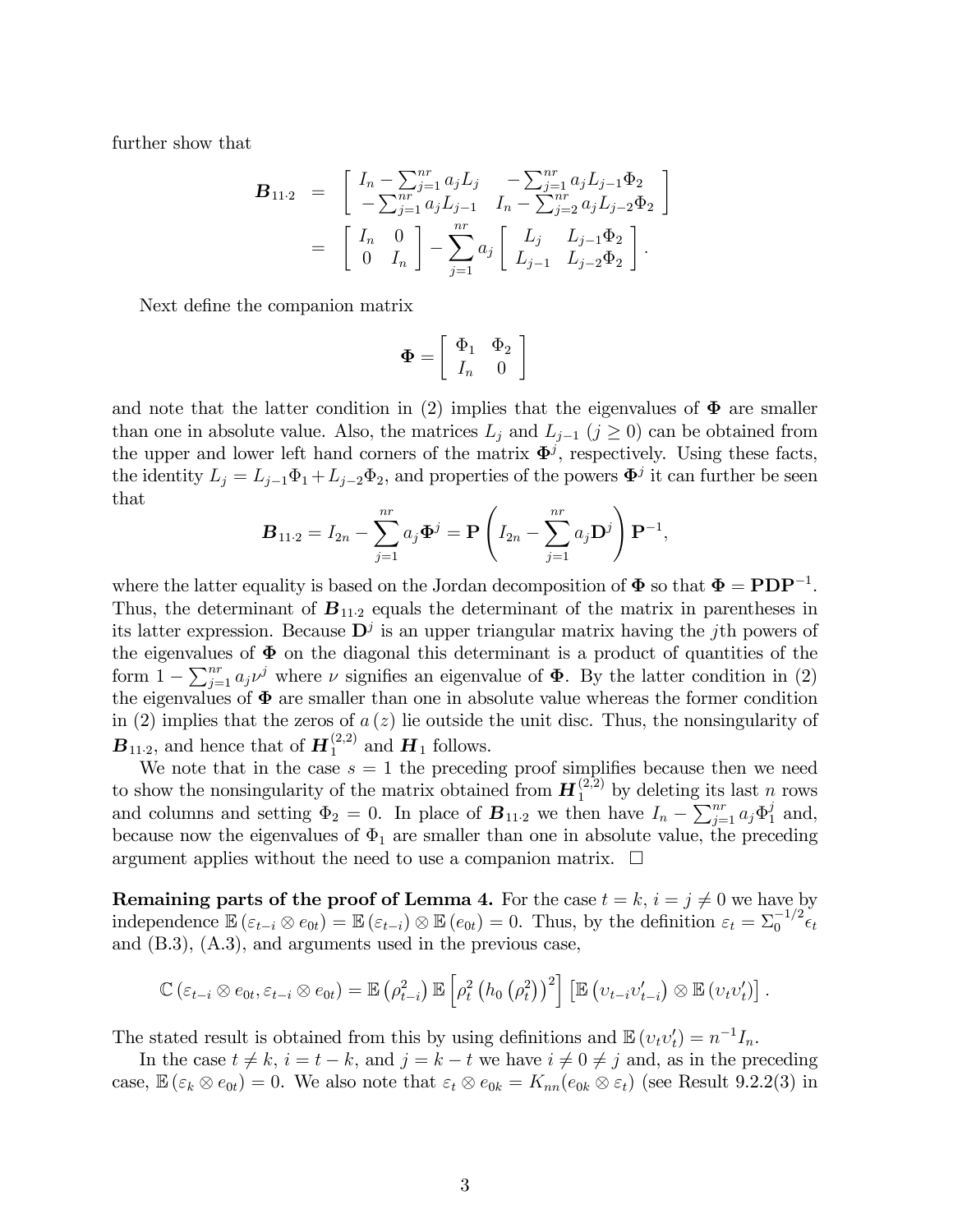Lütkepohl  $(1996)$ ). As before, we now obtain

$$
\mathbb{C} \left( \varepsilon_k \otimes e_{0t}, \varepsilon_t \otimes e_{0k} \right) = \mathbb{C} \left( \varepsilon_k \otimes e_{0t}, K_{nn} \left( e_{0k} \otimes \varepsilon_t \right) \right)
$$
  
\n
$$
= \mathbb{E} \left[ \left( \rho_k v_k \otimes \rho_t h_0 \left( \rho_t^2 \right) v_t \right) \left( \rho_k h_0 \left( \rho_k^2 \right) v'_k \otimes \rho_t v'_t \right) \right] K'_{nn}
$$
  
\n
$$
= \left\{ \mathbb{E} \left[ \rho_t^2 h_0 \left( \rho_t^2 \right) \right] \right\}^2 \left\{ \mathbb{E} \left( v_k v'_k \right) \otimes \mathbb{E} \left( v_t v'_t \right) \right\} K'_{nn}
$$
  
\n
$$
= \frac{1}{4} K_{nn},
$$

where the last equality follows from  $(B.1)$ , the symmetry of the commutation matrix  $K_{nn}$ , and the fact  $\mathbb{E}(v_t v_t') = n^{-1} I_n$ .

Finally, in the last case the stated results follows from independence.  $\Box$ 

Remaining parts of the proof of Step 1 of Proposition 2. We consider the different blocks of  $\mathcal{I}_{\theta\theta}(\theta_0)$  separately and, to simplify notation, we set  $N = T - s - r$ . In what follows, frequent use will be made of the identity  $(f \ ( \epsilon_t' \Sigma_0^{-1} \epsilon_t; \lambda_0) / f \ (\epsilon_t' \Sigma_0^{-1} \epsilon_t; \lambda_0) ) \Sigma_0^{-1} \epsilon_t =$  $\Sigma_0^{-1/2}e_{0t}$  (see (A.1)). For convenience we also present expressions of the scores evaluated at  $\theta_0$  (see Appendix A and note that in the first three expressions (A.1), (A.4), and (A.5) have been used):

$$
\frac{\partial}{\partial \vartheta_1} g_t (\theta_0) = -2 \sum_{i=1}^r \frac{\partial}{\partial \vartheta_1} \pi'_i (\vartheta_{10}) (u_{0,t-i} \otimes I_n) \Sigma_0^{-1/2} e_{0t}
$$
(S.1)

$$
\frac{\partial}{\partial \vartheta_2} g_t (\theta_0) = 2 \sum_{j=1}^s \frac{\partial}{\partial \vartheta_2} \phi_j' (\vartheta_{20}) \sum_{i=0}^r (y_{t+j-i} \otimes \Pi_{i0}') \Sigma_0^{-1/2} e_{0t}
$$
(S.2)

$$
\frac{\partial}{\partial \sigma} g_t (\theta_0) = -D'_n \left( \Sigma_0^{-1} \otimes \Sigma_0^{-1} \right) \left( \epsilon_t \otimes \Sigma_0^{1/2} e_{0t} + \frac{1}{2} \text{vec} \left( \Sigma_0 \right) \right) \tag{S.3}
$$

$$
\frac{\partial}{\partial \lambda} g_t (\theta_0) = \frac{1}{f(\epsilon_t' \Sigma_0^{-1} \epsilon_t; \lambda_0)} \frac{\partial}{\partial \lambda} f(\epsilon_t' \Sigma_0^{-1} \epsilon_t; \lambda_0).
$$
 (S.4)

Block  $\mathcal{I}_{\vartheta_1\vartheta_1}(\theta_0)$ . Set  $U_{t-1}(\vartheta_2) = \left[ (u_{t-1}(\vartheta_2) \otimes I_n)' \cdots (u_{t-r}(\vartheta_2) \otimes I_n)' \right]'$  and  $U_{t-1}(\vartheta_{20}) =$  $U_{0,t-1}$ . Using (S.1) we then have

$$
\frac{\partial}{\partial \vartheta_1} g_t(\theta_0) = -2\nabla_1 (\vartheta_{10})' U_{0,t-1} \Sigma_0^{-1/2} e_{0t}.
$$

From the definitions and (3) it can be seen that  $U_{0,t-1}$  and  $e_{0t}$  are independent and, as noticed after the definition of  $\mathcal{I}_{\vartheta_1\vartheta_1}(\theta_0)$ ,  $C_{11}(\theta_0; a, b) = \mathbf{j}_0 \mathbb{E}\left(u_{0,t-a} u'_{0,t-b}\right)$ . Thus, (B.4), the preceding equation, and straightforward calculation yield  $\mathbb{E}(\partial g_t(\theta_0)/\partial \vartheta_1) = 0$  and, furthermore,

$$
\mathbb{C}\left(N^{-1/2}\sum_{t=r+1}^{T-s}\frac{\partial}{\partial\vartheta_1}g_t(\theta_0)\right)=\nabla_1(\vartheta_{10})'C_{11}(\theta_0)\nabla_1(\vartheta_{10})=\mathcal{I}_{\vartheta_1\vartheta_1}(\theta_0).
$$

Block  $\mathcal{I}_{\vartheta_2\vartheta_2}(\theta_0)$ , justification of the final step. We need to show that

$$
\sum_{k=-\infty}^{\infty} \sum_{i,j=0}^{r} \left( \Psi_{k+a-i,0} \Sigma_0^{1/2} \otimes \Pi_{i0}' \Sigma_0^{-1/2} \right) K_{nn} \left( \Sigma_0^{1/2} \Psi'_{-k+b-j,0} \otimes \Sigma_0^{-1/2} \Pi_{j0} \right) = 0.
$$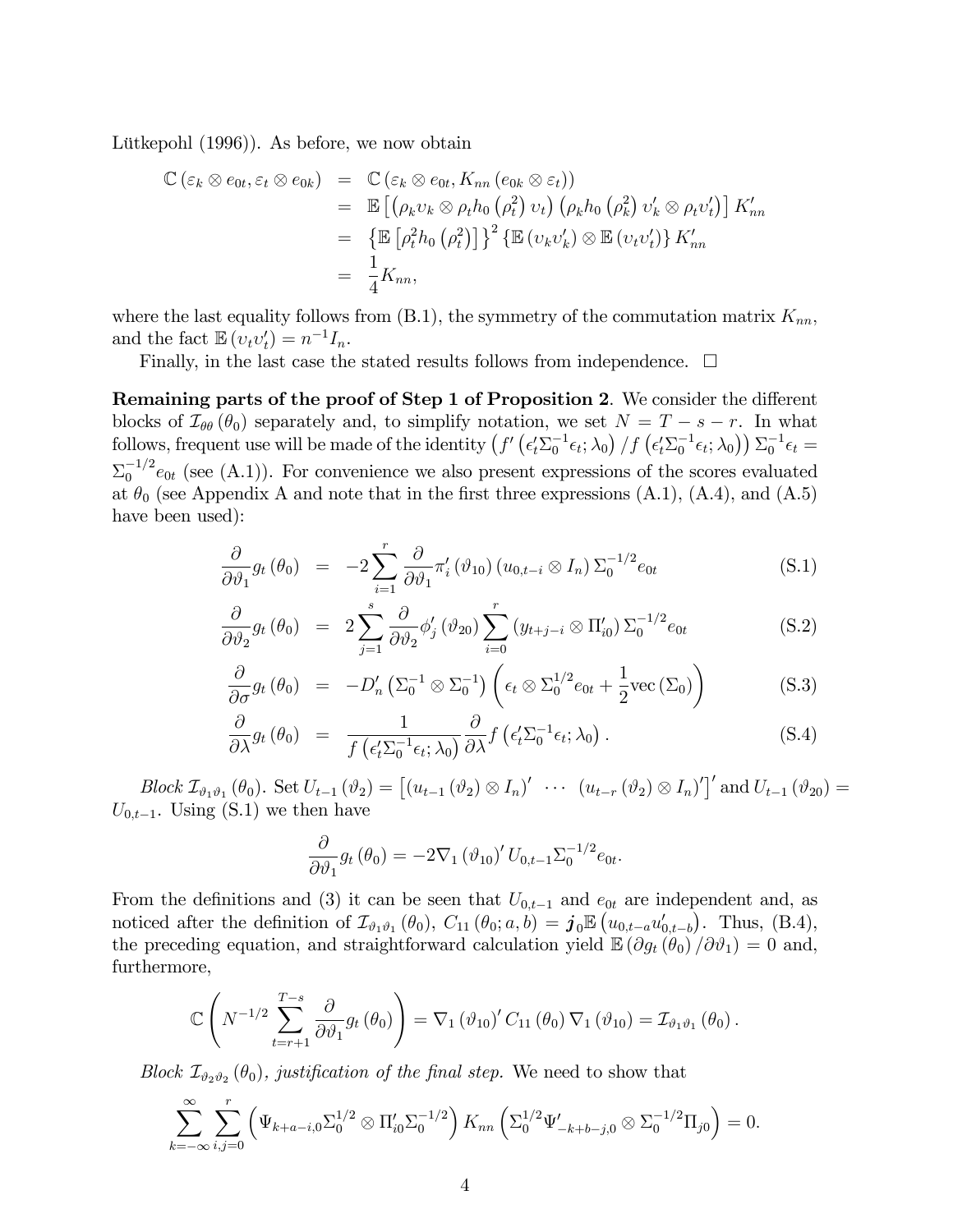To see this, notice that  $(\Psi_{k+a-i,0} \Sigma_0^{1/2} \otimes \Pi_{i0}' \Sigma_0^{-1/2}) K_{nn} = K_{nn} (\Pi_{i0}' \Sigma_0^{-1/2} \otimes \Psi_{k+a-i,0} \Sigma_0^{1/2})$  $_{0}^{1/2}$ ) (see Lütkepohl (1996), Result 9.2.2 (5)(a)). Thus, the left hand side of the preceding equality can be written as

$$
K_{nn} \sum_{k=-\infty}^{\infty} \sum_{i,j=0}^{r} \left( \Pi'_{i0} \Psi'_{-k+b-j,0} \otimes \Psi_{k+a-i,0} \Pi_{j0} \right) = K_{nn} \sum_{l=-\infty}^{\infty} \sum_{j=0}^{r} \left( \sum_{i=0}^{r} \Pi'_{i0} \Psi'_{-l+a+b-j-i,0} \otimes \Psi_{l,0} \Pi_{j0} \right)
$$
  

$$
= K_{nn} \sum_{l=-\infty}^{\infty} \sum_{j=0}^{r} \left( L'_{l-a-b+j,0} \otimes \Psi_{l,0} \Pi_{j0} \right)
$$
  

$$
= K_{nn} \sum_{k=0}^{\infty} \left( L'_{k,0} \otimes \sum_{j=0}^{r} \Psi_{k+a+b-j,0} \Pi_{j0} \right)
$$
  

$$
= 0.
$$

Here the second and fourth equalities are obtained from  $(B.6)$  (because  $a, b > 0$ ).

Block  $\mathcal{I}_{\vartheta_1\vartheta_2}(\theta_0)$ . Let  $a \in \{1, ..., r\}$  and  $b \in \{1, ..., s\}$ . Using (3) and (5), and the definitions of  $A_0 (k, i)$  and  $B_0 (k) (B_0 (k) = 0$  for  $k < 0$ ) given in the treatment of Block  $\mathcal{I}_{\vartheta_2 \vartheta_2} (\theta_0)$  we consider

$$
\mathbb{C}\left((u_{0,t-a}\otimes I_n)\,\Sigma_0^{-1/2}e_{0t},\sum_{i=0}^r\,(y_{k+b-i}\otimes\Pi'_{i0})\,\Sigma_0^{-1/2}e_{0k}\right)
$$
\n
$$
=\sum_{c=0}^\infty\sum_{d=-\infty}^\infty\sum_{i=0}^rB_0\,(c)\,\mathbb{C}\left((\varepsilon_{t-a-c}\otimes e_{0t}),(\varepsilon_{k+b-i-d}\otimes e_{0k})\right)A_0\,(d,i)'
$$
\n
$$
=\frac{\tau_0}{4}\sum_{c=a}^\infty\sum_{i=0}^rB_0\,(c-a)\,A_0\,(c+b-i,i)'\,\mathbf{1}\,(t=k)
$$
\n
$$
+\frac{1}{4}\sum_{i=0}^rB_0\,(t-k-a)\,K_{nn}A_0\,(k-t+b-i,i)'\,\mathbf{1}\,(t\neq k),
$$

where the latter equality is based on Lemma 4. Summing over  $t, k = r + 1, ..., T - s - r$ , multiplying by  $-4/N$ , and letting T tend to infinity yields the matrix  $C_{12} (a, b; \theta_0)$  (see (S.1) and (S.2), and the definition of  $\mathcal{I}_{\vartheta_1\vartheta_2}(\theta_0)$ ). Thus,

$$
C_{12}(a, b; \theta_0) = -\tau_0 \sum_{c=a}^{\infty} \sum_{i=0}^{r} B_0 (c-a) A_0 (c+b-i, i)
$$

$$
- \sum_{c=a}^{\infty} \sum_{i=0}^{r} B_0 (c-a) K_{nn} A_0 (-c+b-i, i)
$$

:

It is easy to see that the first term on the right hand side equals the first term on the right hand side of the defining equation of  $C_{12}(a, b; \theta_0)$ . To show the same for the second term, we need to show that

$$
-K_{nn}(\Psi'_{b-a,0}\otimes I_n)=-\sum_{c=a}^{\infty}\sum_{i=0}^{r} \left(M_{c-a,0}\Sigma_0^{1/2}\otimes \Sigma_0^{-1/2}\right)K_{nn}\left(\Sigma_0^{1/2}\Psi'_{-c+b-i,0}\otimes \Sigma_0^{-1/2}\Pi_{i0}\right).
$$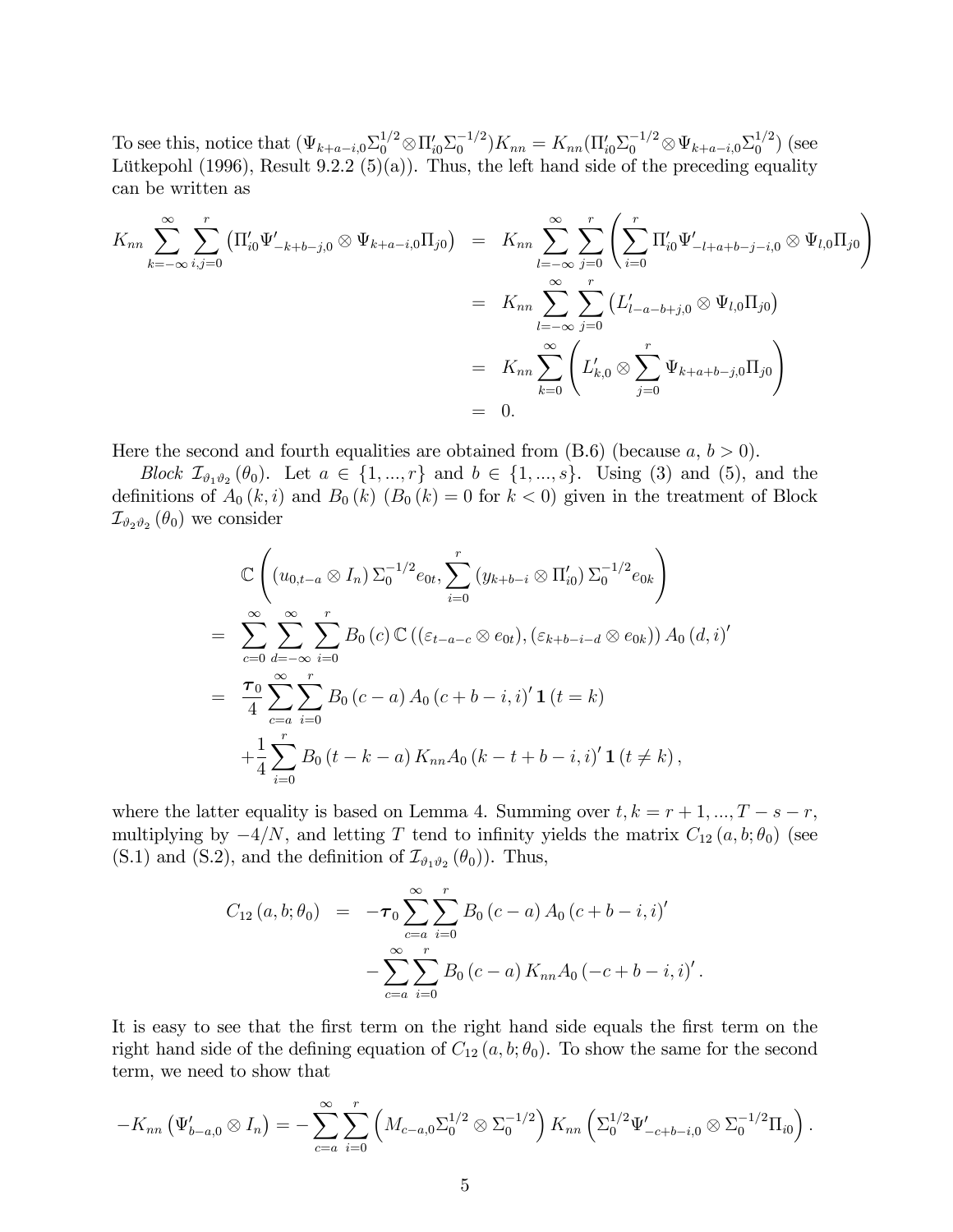Using Result 9.2.2 (5)(a) in Lütkepohl (1996) and the convention  $M_{j0} = 0, j < 0$ , we can write the right hand side as

$$
-K_{nn} \sum_{c=-\infty}^{\infty} \sum_{i=0}^{r} (\Psi'_{-c+b-i,0} \otimes M_{c-a,0} \Pi_{i0}) = -K_{nn} \sum_{k=-\infty}^{\infty} (\Psi'_{k0} \otimes \sum_{i=0}^{r} \Pi_{i0} M_{-k-a+b-i,0})
$$
  
=  $K_{nn} (\Psi'_{b-a,0} \otimes I_n).$ 

Here the latter equality can be justified by using the identity  $\Pi(z) M(z) = I_n$  to obtain an analog of (B.6) with  $\Psi_{j-i,0}$  and  $L_{-j0}$  replaced by  $M_{j-i,0}$  and 0, respectively.

The preceding derivations and the definitions show that the covariance matrix of the scores of  $\vartheta_1$  and  $\vartheta_2$  divided by N converges to  $\mathcal{I}_{\vartheta_2\vartheta_1}(\theta_0)$ .

Block  $\mathcal{I}_{\sigma\sigma}(\theta_0)$ . First note that, by (S.3) and independence of  $\epsilon_t$ , we only need to show that  $\mathbb{E}(\partial g_t(\theta_0)/\partial \sigma) = 0$  and  $\mathbb{C}(\partial g_t(\theta_0)/\partial \sigma) = \mathcal{I}_{\sigma\sigma}(\theta_0)$ . These facts can be established by observing

$$
\frac{\partial}{\partial \sigma} g_t(\theta_0) = -D'_n(\Sigma_0^{-1/2} \otimes \Sigma_0^{-1/2})(\varepsilon_t \otimes e_{0t} + \frac{1}{2} \text{vec} (I_n)).
$$

Thus, the desired results are obtained by using Lemma 4 (case  $t = k$  and  $i = j = 0$ ), and arguments in its proof.

Block  $\mathcal{I}_{\lambda\lambda}(\theta_0)$ . As in the preceding case, it suffices to show that  $\mathbb{E}(\partial g_t(\theta_0)/\partial\lambda)=0$ and  $\mathbb{C}(\partial g_t(\theta_0)/\partial\lambda) = \mathcal{I}_{\lambda\lambda}(\theta_0)$ . For the former, conclude from (S.4), the definition  $\varepsilon_t =$  $\Sigma_0^{-1/2} \epsilon_t$ , and (B.3) that

$$
\mathbb{E}_{\lambda_0} \left( \frac{\partial}{\partial \lambda} g_t (\theta_0) \right) = \mathbb{E}_{\lambda_0} \left( \frac{1}{f (\rho_t^2; \lambda_0)} \cdot \frac{\partial}{\partial \lambda} f (\rho_t^2; \lambda) \Big|_{\lambda = \lambda_0} \right)
$$
  
\n
$$
= \frac{\pi^{n/2}}{\Gamma(n/2)} \int_0^\infty \zeta^{n/2-1} \frac{\partial}{\partial \lambda} f (\zeta; \lambda) \Big|_{\lambda = \lambda_0} d\zeta
$$
  
\n
$$
= \frac{\pi^{n/2}}{\Gamma(n/2)} \frac{\partial}{\partial \lambda} \int_0^\infty \zeta^{n/2-1} f (\zeta; \lambda) d\zeta |_{\lambda = \lambda_0}
$$
  
\n
$$
= 0.
$$

Here the second equality is based on the expression of the density function of  $\rho_t^2$  (see (10)), the third one on Assumption 4(i), and the fourth one on the identity

$$
\int_0^\infty \zeta^{n/2-1} f(\zeta; \lambda) d\zeta = \frac{\Gamma(n/2)}{\pi^{n/2}} \int f(x'x; \lambda) dx = \frac{\Gamma(n/2)}{\pi^{n/2}},
$$

which can be obtained as in Fang et al. (1990, p. 35).

That  $\mathbb{C}(\partial g_t(\theta_0)/\partial\lambda) = \mathcal{I}_{\lambda\lambda}(\theta_0)$  is an immediate consequence of Assumption 4(ii), (S.4), (B.3), and the expression of the density function of  $\rho_t^2$ .

Blocks  $\mathcal{I}_{\vartheta_1\sigma}(\theta_0)$  and  $\mathcal{I}_{\vartheta_1\lambda}(\theta_0)$ . That these blocks are zero follows from (A.1), (S.1), (S.3), (S.4), independence of  $\epsilon_t$ , and the fact that  $u_{0,t-i}$  ( $i > 0$ ) is independent of  $\epsilon_t$  and has zero mean (see  $(3)$ ).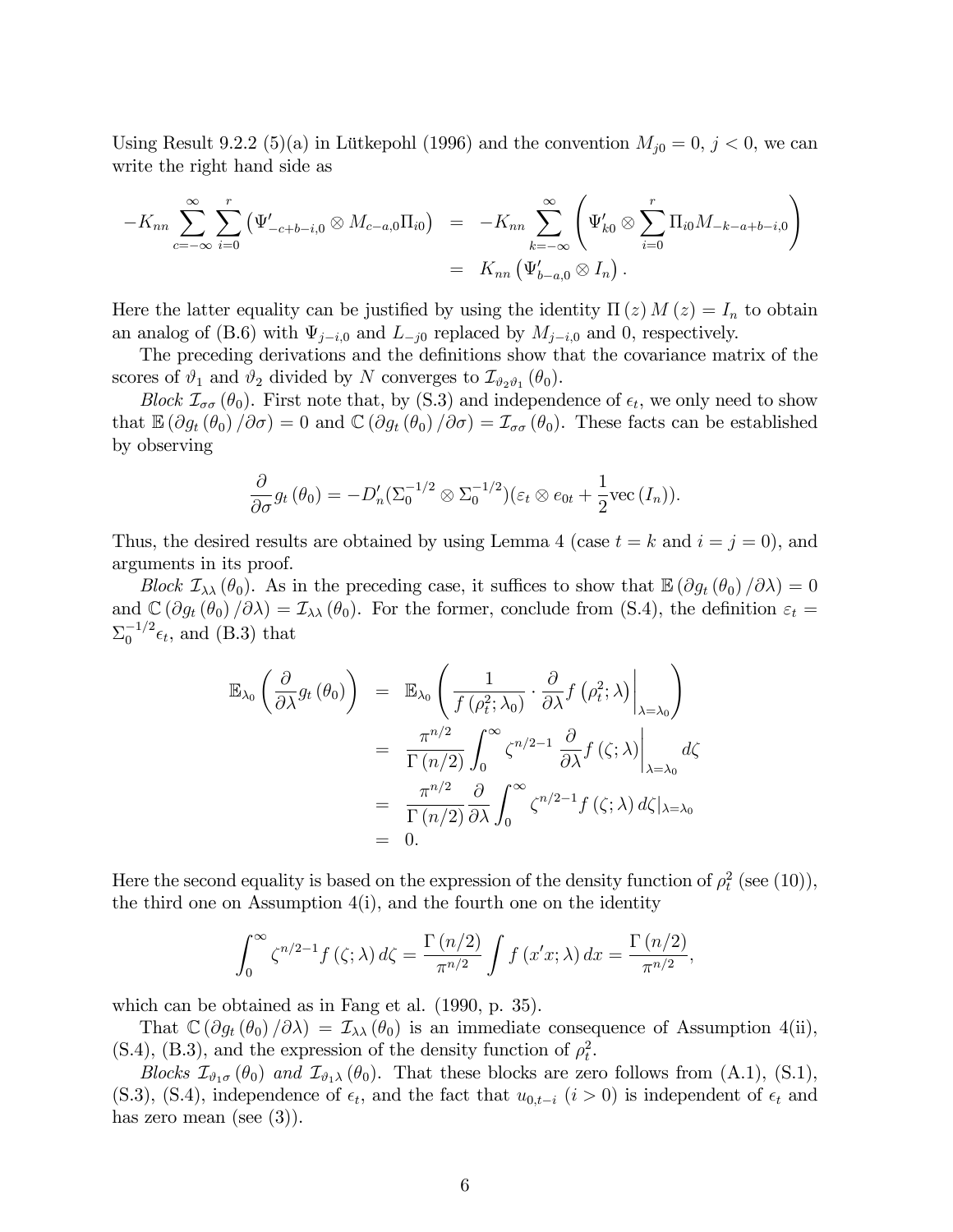Block  $\mathcal{I}_{\vartheta_{2}\sigma}(\theta_0)$ . Consider the covariance matrix (cf. the derivation of  $\mathcal{I}_{\vartheta_{2}\vartheta_{2}}(\theta_0)$ )

$$
\mathbb{C}\left(\sum_{i=0}^{r} (y_{t+a-i} \otimes \Pi'_{i0}) \Sigma_{0}^{-1/2} e_{0t}, \frac{\partial}{\partial \sigma} g_{k}(\theta_{0})\right)
$$
\n
$$
= -\sum_{c=-\infty}^{\infty} \sum_{i=0}^{r} A_{0}(c, i) \mathbb{C} \left((\varepsilon_{t+a-i-c} \otimes e_{0t}), (\varepsilon_{k} \otimes e_{0k})\right) (\Sigma_{0}^{-1/2} \otimes \Sigma_{0}^{-1/2}) D_{n}
$$
\n
$$
= -\sum_{i=0}^{r} A_{0}(a-i, i) D_{n} J_{0} D'_{n} (\Sigma_{0}^{-1/2} \otimes \Sigma_{0}^{-1/2}) D_{n} \mathbf{1} (t = k).
$$

Here the former equality is based on  $(5)$ , the definition on  $A_0(c, i)$ , and the expression of  $\partial g_t (\theta_0) / \partial \sigma$  given in the case of block  $\mathcal{I}_{\sigma\sigma} (\theta_0)$ . The latter equality is due to Lemma 4. The stated expression of  $\mathcal{I}_{\vartheta_{2}\sigma}(\theta_0)$  is a simple consequence of this and (S.2) and (S.3).

Block  $\mathcal{I}_{\vartheta_2\lambda}(\theta_0)$ . Similarly to the preceding case we consider the covariance matrix

$$
\mathbb{C}\left(\sum_{i=0}^{r}\left(y_{t+a-i}\otimes\Pi'_{i0}\right)\Sigma_{0}^{-1/2}e_{0t},\frac{\partial}{\partial\lambda}g_{k}\left(\theta_{0}\right)\right)
$$
\n
$$
=\sum_{c=-\infty}^{\infty}\sum_{i=0}^{r}A_{0}\left(c,i\right)\mathbb{C}\left(\left(\varepsilon_{t+a-i-c}\otimes e_{0t}\right),\frac{\partial}{\partial\lambda}g_{k}\left(\theta_{0}\right)\right)
$$
\n
$$
=\sum_{c=-\infty}^{\infty}\sum_{i=0}^{r}A_{0}\left(c,i\right)\mathbb{E}\left[\left(\rho_{t+a-i-c}v_{t+a-i-c}\otimes\rho_{t}h_{0}\left(\rho_{t}^{2}\right)v_{t}\right)\frac{1}{f_{0}\left(\rho_{k}^{2}\right)}\frac{\partial}{\partial\lambda'}f\left(\rho_{k}^{2};\lambda_{0}\right)\right]
$$
\n
$$
=\sum_{c=-\infty}^{\infty}\sum_{i=0}^{r}A_{0}\left(c,i\right)\mathbb{E}\left(v_{t+a-i-c}\otimes v_{t}\right)\mathbb{E}\left[\rho_{t+a-i-c}\rho_{t}h_{0}\left(\rho_{t}^{2}\right)\frac{1}{f_{0}\left(\rho_{k}^{2}\right)}\frac{\partial}{\partial\lambda'}f\left(\rho_{k}^{2};\lambda_{0}\right)\right].
$$

Here the first equality is justified by  $(5)$  whereas the remaining ones are obtained from  $(S.4)$ ,  $(B.3)$ ,  $(A.3)$ , the independence of the processes  $\rho_t$  and  $v_t$ , and the fact that  $\partial g_t(\theta_0) / \partial \lambda$  has zero mean. Thus, because  $\mathbb{E}\left(v_{t+a-i-c} \otimes v_t\right) = n^{-1} \text{vec}(I_n) \mathbf{1}$   $(c = a - i)$ ,

$$
\mathbb{C}\left(\sum_{i=0}^{r} \left(y_{t+a-i} \otimes \Pi'_{i0}\right) \Sigma_{0}^{-1/2} e_{0t}, \frac{\partial}{\partial \lambda} g_{k}\left(\theta_{0}\right)\right)
$$
\n
$$
= \frac{1}{n} \sum_{i=0}^{r} A_{0}\left(a-i, i\right) \text{vec}\left(I_{n}\right) \mathbb{E}\left(\rho_{t}^{2} \frac{h_{0}\left(\rho_{t}^{2}\right)}{f_{0}\left(\rho_{t}^{2}\right)} \frac{\partial}{\partial \lambda'} f\left(\rho_{t}^{2}; \lambda_{0}\right)\right) \mathbf{1}\left(t=k\right),
$$

which in conjunction with (B.6) gives the desired result  $\mathcal{I}_{\vartheta_2\lambda}(\theta_0) = 0$ .

Block  $\mathcal{I}_{\sigma\lambda}(\theta_0)$ . The employed arguments are similar to those in the cases of blocks  $\mathcal{I}_{\sigma\sigma}(\theta_0)$  and  $\mathcal{I}_{\lambda\lambda}(\theta_0)$ . By the independence of  $\epsilon_t$  it suffices to consider (see (S.3))

$$
\mathbb{C}\left(\frac{\partial}{\partial \sigma}g_t\left(\theta_0\right),\frac{\partial}{\partial \lambda}g_t\left(\theta_0\right)\right)=-D'_n\left(\Sigma_0^{-1/2}\otimes \Sigma_0^{-1/2}\right)\mathbb{E}\left[\left(\varepsilon_t\otimes e_{0t}\right)\frac{\partial}{\partial \lambda'}g_t\left(\theta_0\right)\right],
$$

where the expectation equals (see  $(B.3)$ ,  $(A.3)$ , and  $(S.4)$ )

$$
\mathbb{E}\left[\left(\rho_t v_t \otimes \rho_t h_0\left(\rho_t^2\right) v_t\right) \frac{1}{f_0\left(\rho_t^2\right)} \frac{\partial}{\partial \lambda'} f\left(\rho_t^2; \lambda_0\right)\right] = \mathbb{E}\left(v_t \otimes v_t\right) \mathbb{E}\left[\rho_t^2 \frac{h_0\left(\rho_t^2\right)}{f_0\left(\rho_t^2\right)} \frac{\partial}{\partial \lambda'} f\left(\rho_t^2; \lambda_0\right)\right].
$$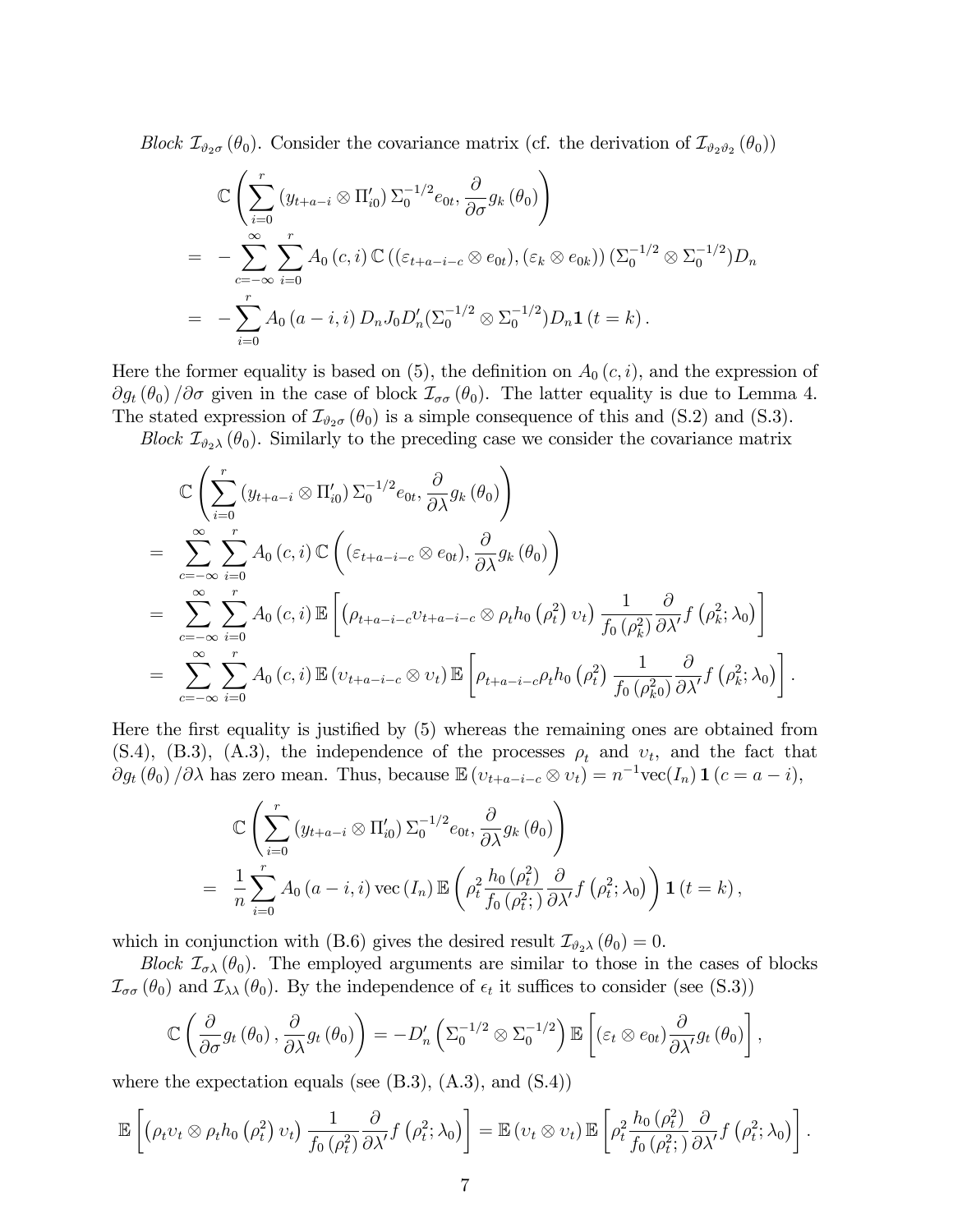Because  $\mathbb{E}(v_t \otimes v_t) = n^{-1} \text{vec}(I_n) = n^{-1} D_n \text{vech}(I_n)$ , the stated expression of  $\mathcal{I}_{\sigma \lambda}(\theta_0)$ follows from the definitions and the expression of the density function of  $\rho_t^2$  (see (10)).

Thus, we have completed the derivation of  $\mathcal{I}_{\theta\theta}(\theta_0)$ .

Remaining part of the proof of Step 2 of Proposition 2. To show that the infinite dimensional matrix  $[G_0(1) : G_0(2) : \cdots]$  is of full row rank, first note that the first block of rows is readily seen to be of full row rank. Indeed, using the definition of  $\underline{B}_0(k)$  it is straightforward to see that the matrix  $[\underline{B}_0(1) : \cdots : \underline{B}_0(r)]$   $(rn^2 \times rn^2)$  is upper triangular with diagonal blocks  $\Sigma_0^{-1/2} \otimes \Sigma_0^{-1/2}$  and, therefore, of full row rank. The last two blocks of rows are also linearly independent because the covariance matrix of  $(x_{3t}, x_{4t})$  equals that of the scores of  $\sigma$  and  $\lambda$ , which is positive definite by Assumption 5(ii). It is furthermore obvious that these two blocks of rows are linearly independent of the first block of rows. Thus, from the definition of  $\underline{G}_0(k)$  it can be seen that it suffices to show that the infinite dimensional matrix  $[\underline{A}_0(-1):\underline{A}_0(-2):\cdots]$  is of full row rank. We shall demonstrate that the matrix  $[\underline{A}_0(-1) : \cdots : \underline{A}_0(-r-s)]$   $(sn^2 \times s(s+r)n^2)$  is of full row rank. For simplicity, we do this in the special case  $s = 2$ .

Consider the matrix product

$$
[A_0 (-1) : \cdots : A_0 (-r-2)] \begin{bmatrix} \Sigma_0^{-1/2} \Pi_{00} \otimes \Sigma_0^{1/2} & 0 \\ \vdots & \Sigma_0^{-1/2} \Pi_{00} \otimes \Sigma_0^{1/2} \\ \Sigma_0^{-1/2} \Pi_{r0} \otimes \Sigma_0^{1/2} & \vdots \\ 0 & \Sigma_0^{-1/2} \Pi_{r0} \otimes \Sigma_0^{1/2} \end{bmatrix}
$$
  
\n
$$
= \begin{bmatrix} \sum_{j=0}^r (\sum_{i=0}^r \Psi_{-j-i,0} \Pi_{i0} \otimes \Pi'_{j0}) & \sum_{j=0}^r (\sum_{i=0}^r \Psi_{-1-j-i,0} \Pi_{i0} \otimes \Pi'_{j0}) \\ \sum_{j=0}^r (\sum_{i=0}^r \Psi_{-j-i,0} \Pi_{i0} \otimes \Pi'_{j0}) & \sum_{j=0}^r (\sum_{i=0}^r \Psi_{-j-i,0} \Pi_{i0} \otimes \Pi'_{j0}) \end{bmatrix}
$$
  
\n
$$
= \begin{bmatrix} \sum_{j=0}^r (-L_{j0} \otimes \Pi'_{j0}) & \sum_{j=0}^r (-L_{j+1,0} \otimes \Pi'_{j0}) \\ \sum_{j=0}^r (-L_{j-1,0} \otimes \Pi'_{j0}) & \sum_{j=0}^r (-L_{j0} \otimes \Pi'_{j0}) \end{bmatrix},
$$

where the equalities follow from the definitions and from  $(B.6)$  by direct calculation. We shall show below that the last expression, a square matrix of order  $2n^2 \times 2n^2$ , is nonsingular. Assume this for the moment and note that the latter matrix in the product presented above is of full column rank  $2n^2$  (because  $\Pi_{00} = -I_n$ ). Thus, as the rank of a matrix product cannot exceed the ranks of the factors of the product, it follows that the matrix  $[\underline{A}_0(-1) : \cdots : \underline{A}_0(-r-2)]$  has to be of full row rank  $2n^2$ .

To show the aforementioned nonsingularity, it clearly suffices to show the nonsingularity of the matrix

$$
\begin{aligned}\n&= \begin{bmatrix}\n\sum_{j=0}^{r} \left( -L_{j0} \otimes \Pi'_{j0} \right) & \sum_{j=0}^{r} \left( -L_{j+1,0} \otimes \Pi'_{j0} \right) \\
\sum_{j=0}^{r} \left( -L_{j-1,0} \otimes \Pi'_{j0} \right) & \sum_{j=0}^{r} \left( -L_{j0} \otimes \Pi'_{j0} \right) \\
\end{bmatrix} \begin{bmatrix}\nI_{n^2} & -\Phi_{10} \otimes I_n \\
0 & I_{n^2}\n\end{bmatrix} \\
&= \begin{bmatrix}\nI_n & L_{10} - \Phi_{10} \\
0 & I_n\n\end{bmatrix} \otimes I_n - \sum_{j=1}^{r} \left( \begin{bmatrix}\nL_{j0} & L_{j+1,0} - L_{j0} \Phi_{10} \\
L_{j-1,0} & L_{j,0} - L_{j-1,0} \Phi_{10}\n\end{bmatrix} \otimes \Pi'_{j0} \right) \\
&= \begin{bmatrix}\nI_n & 0 \\
0 & I_n\n\end{bmatrix} \otimes I_n - \sum_{j=1}^{r} \left( \begin{bmatrix}\nL_{j0} & L_{j-1,0} \Phi_{20} \\
L_{j-1,0} & L_{j-2,0} \Phi_{20}\n\end{bmatrix} \otimes \Pi'_{j0} \right).\n\end{aligned}
$$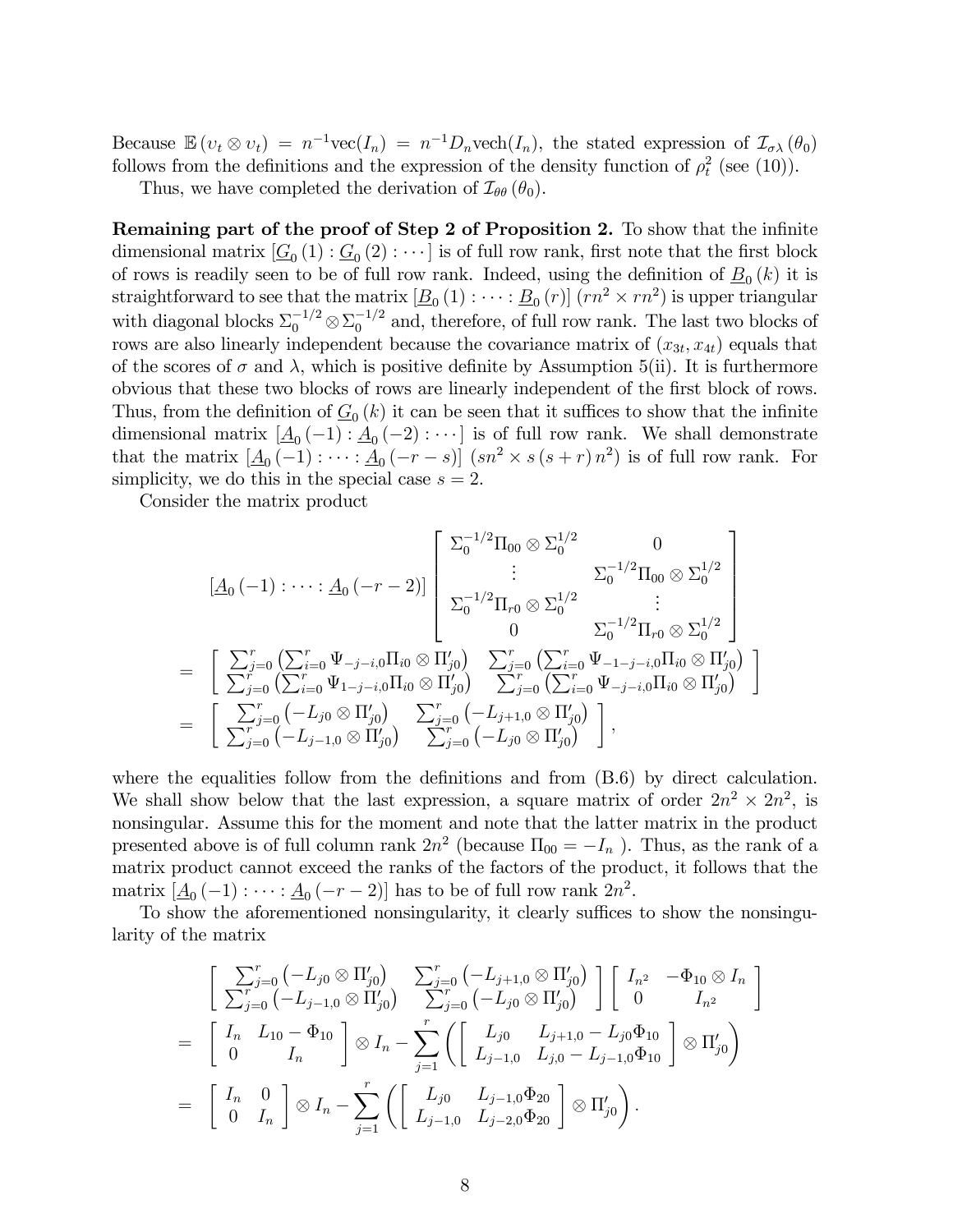As in the proof of the nonsingularity of the matrix  $H_1$ , we have here used the identity  $L_{j0} = L_{j-1,0}\Phi_{10} + L_{j-2,0}\Phi_{20}$  with  $L_{00} = I_n$  and  $L_{j0} = 0, j < 0$ , as well as direct calculation. In the same way as in that proof, we can now show the nonsingularity of the last matrix by using the fact that this matrix can be expressed as

$$
I_{n^2} \otimes I_n - \sum_{j=1}^r \left( \Phi_0^j \otimes \Pi_{j0}' \right) = (\mathbf{P}_0 \otimes I_n) \left( I_{n^2} \otimes I_n - \sum_{j=1}^r \left( \mathbf{D}_0^j \otimes \Pi_{j0}' \right) \right) \left( \mathbf{P}_0^{-1} \otimes I_n \right),
$$

where  $\Phi_0$  is the companion matrix corresponding the matrix polynomial  $I_n - \Phi_{10}z$  $\Phi_{20}z^2$  and  $\Phi_0 = \mathbf{P}_0 \mathbf{D}_0 \mathbf{P}_0^{-1}$  is its Jordan decomposition (cf. the aforementioned previous proof). The determinant of the matrix on the right hand side of the preceding equation is a product of determinants of the form  $\det \left(I_n - \sum_{j=1}^r \Pi_{j0}' \nu^j\right)$  where  $\nu$  signifies an eigenvalue of  $\Phi_0$ . These determinants are nonzero because, by the latter condition in (2), the eigenvalues of  $\Phi_0$  are smaller than one in absolute value whereas the former condition in (2) implies that the zeros of det  $\Pi(z)$  lie outside the unit disc. This completes the proof of the positive definiteness of  $\mathcal{I}_{\theta\theta}(\theta_0)$ .

**Proof of Lemma 2.** In the same way as in the proof of Step 1 of Proposition 2 we consider the different blocks of  $\mathcal{I}_{\theta\theta}(\theta_0)$  separately. For simplicity, we again suppress the subscript from the expectation operator and denote  $\mathbb{E}(\cdot)$  instead of  $\mathbb{E}_{\theta_0}(\cdot)$ .

Block  $\mathcal{I}_{\vartheta_1\vartheta_1}(\theta_0)$ . Using the independence of  $u_{0,t-i}$   $(i > 0)$  and  $e_{0t}$  along with (B.4) it can be seen that the first term of the expression of  $\partial^2 g_t(\theta) / \partial \vartheta_1 \partial \vartheta_1'$  (see Appendix A) evaluated at  $\theta_0$  has zero expectation. Thus, it suffices to consider the expectation of the second term. To this end, recall the notation  $\varepsilon_t = \sum_0^{-1/2} \epsilon_t$  and define

$$
W_{\vartheta_1\vartheta_1}^{(1)}(a,b) = 2\mathbb{E}\left[h_0\left(\varepsilon'_t\varepsilon_t\right)\left(u_{0,t-a}u'_{0,t-b}\otimes\Sigma_0^{-1}\right)\right],
$$
  

$$
W_{\vartheta_1\vartheta_1}^{(2)}(a,b) = 4\mathbb{E}\left[\frac{f_0''\left(\varepsilon'_t\varepsilon_t\right)}{f_0\left(\varepsilon'_t\varepsilon_t\right)}\left(u_{0,t-a}u'_{0,t-b}\otimes\Sigma_0^{-1}\epsilon_t\epsilon'_t\Sigma_0^{-1}\right)\right],
$$

and

$$
W_{\vartheta_1\vartheta_1}^{(3)}(a,b) = -4\mathbb{E}\left[\left(h_0\left(\varepsilon_t'\varepsilon_t\right)\right)^2\left(u_{0,t-a}u_{0,t-b}'\otimes\Sigma_0^{-1}\varepsilon_t\epsilon_t'\Sigma_0^{-1}\right)\right].
$$

Using these definitions in conjunction with  $(A.6)$ ,  $(A.2)$ , and  $(A.4)$  we can write the aforementioned expectation as

$$
-2\sum_{a=1}^{r} \frac{\partial}{\partial \vartheta_{1}} \pi'_{a}(\vartheta_{10}) \mathbb{E}\left[ (u_{0,t-a} \otimes I_{n}) \Sigma_{0}^{-1/2} \frac{\partial}{\partial \vartheta'_{1}} e_{t}(\theta_{0}) \right]
$$
  
\n
$$
= -2\sum_{a=1}^{r} \frac{\partial}{\partial \vartheta_{1}} \pi'_{a}(\vartheta_{10}) \mathbb{E}\left[ h_{0}(\varepsilon'_{t}\varepsilon_{t}) (u_{0,t-a} \otimes I_{n}) \Sigma_{0}^{-1} \frac{\partial}{\partial \vartheta'_{1}} \varepsilon_{t}(\vartheta_{0}) \right]
$$
  
\n
$$
-4\sum_{a=1}^{r} \frac{\partial}{\partial \vartheta_{1}} \pi'_{a}(\vartheta_{10}) \mathbb{E}\left[ \frac{f_{0}^{"}(\varepsilon'_{t}\varepsilon_{t})}{f_{0}(\varepsilon'_{t}\varepsilon_{t})} (u_{0,t-a} \otimes I_{n}) \Sigma_{0}^{-1} \varepsilon_{t} \varepsilon'_{t} \Sigma_{0}^{-1} \frac{\partial}{\partial \vartheta'_{1}} \varepsilon_{t}(\vartheta_{0}) \right]
$$
  
\n
$$
+4\sum_{a=1}^{r} \frac{\partial}{\partial \vartheta_{1}} \pi'_{a}(\vartheta_{10}) \mathbb{E}\left[ (h_{0}(\varepsilon'_{t}\varepsilon_{t}))^{2} (u_{0,t-a} \otimes I_{n}) \Sigma_{0}^{-1} \varepsilon_{t} \varepsilon'_{t} \Sigma_{0}^{-1} \frac{\partial}{\partial \vartheta'_{1}} \varepsilon_{t}(\vartheta_{0}) \right]
$$
  
\n
$$
= \sum_{a,b=1}^{r} \frac{\partial}{\partial \vartheta_{1}} \pi'_{a}(\vartheta_{10}) \left[ W_{\vartheta_{1}\vartheta_{1}}^{(1)} (a,b) + W_{\vartheta_{1}\vartheta_{1}}^{(2)} (a,b) + W_{\vartheta_{1}\vartheta_{1}}^{(3)} (a,b) \right] \frac{\partial}{\partial \vartheta'_{1}} \pi_{b}(\vartheta_{10}).
$$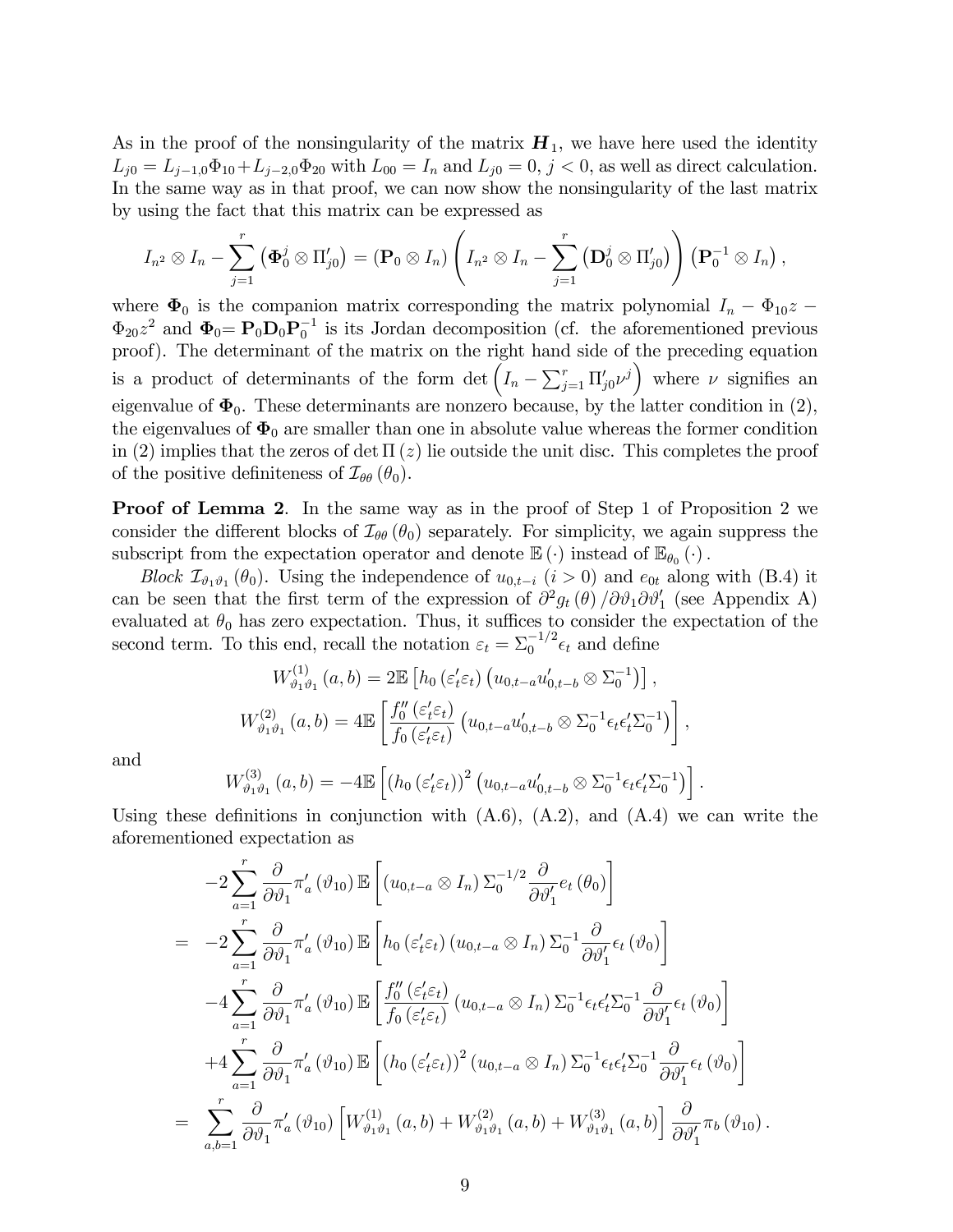We need to show that the last expression equals  $-\mathcal{I}_{\vartheta_1\vartheta_1}(\theta_0)$ , which follows if  $\sum_{i=1}^3 W_{\vartheta_1}^{(i)}$  $\sigma_{\vartheta_1\vartheta_1}^{(i)}(a,b)=$  $-C_{11}(a, b) \otimes \Sigma_0^{-1}$ . To see this, conclude from the definitions, (B.3), and the fact  $\mathbb{C}(v_t)$  =  $n^{-1}I_n$  that

$$
W_{\vartheta_1\vartheta_1}^{(1)}(a,b) + W_{\vartheta_1\vartheta_1}^{(2)}(a,b) = 2 \left[ \mathbb{E} \left( h_0 \left( \rho_t^2 \right) \right) + \frac{2}{n} \mathbb{E} \left( \rho_t^2 \frac{f_0''(\rho_t^2)}{f_0(\rho_t^2)} \right) \right] \left( \mathbb{E} \left( u_{0,t-a} u'_{0,t-b} \right) \otimes \Sigma_0^{-1} \right).
$$

Using definitions and the expression of the density of  $\rho_t^2$  (see (10)) yields

$$
\mathbb{E}\left(h_0(\rho_t^2)\right) + \frac{2}{n} \mathbb{E}\left(\rho_t^2 \frac{f_0''(\rho_t^2)}{f_0(\rho_t^2)}\right)
$$
\n
$$
= \frac{\pi^{n/2}}{\Gamma(n/2)} \left(\int_0^\infty \zeta^{n/2-1} f_0'(\zeta) d\zeta + \frac{2}{n} \int_0^\infty \zeta^{n/2} f_0''(\zeta) d\zeta\right)
$$
\n
$$
= \frac{\pi^{n/2}}{\Gamma(n/2)} \left(\int_0^\infty \zeta^{n/2-1} f_0'(\zeta) d\zeta + \frac{2}{n} \zeta^{n/2} f_0'(\zeta) \Big|_0^\infty - \int_0^\infty \zeta^{n/2-1} f_0'(\zeta) d\zeta\right)
$$
\n
$$
= 0,
$$
\n(S.5)

where the last two equalities are justified by Assumption  $6(i)$ . Thus, we can conclude that  $W_{\vartheta_1\vartheta_2}^{(1)}$  $W^{(1)}_{\vartheta_1\vartheta_1}\left(a,b\right)+W^{(2)}_{\vartheta_1\vartheta_2}$  $\chi^{(2)}_{\vartheta_1\vartheta_1}(a,b)=0.$ 

Regarding  $W_{\vartheta_1}^{(3)}$  $t_{\vartheta_1\vartheta_1}^{(3)}(a,b)$ , use again (B.3) and the fact  $\mathbb{C}(v_t) = n^{-1}I_n$  to obtain

$$
W_{\vartheta_1\vartheta_1}^{(3)}(a,b) = -\frac{4}{n} \mathbb{E} \left[ \rho_t^2 \left( h_0 \left( \rho_t^2 \right) \right)^2 \right] \mathbb{E} \left( u_{0,t-a} u'_{0,t-b} \right) \otimes \Sigma_0^{-1}
$$
  
=  $-\mathbf{j}_0 \mathbb{E} \left( u_{0,t-a} u'_{0,t-b} \right) \otimes \Sigma_0^{-1},$ 

by the definitions of  $h_0(\cdot)$  and  $\mathbf{j}_0$  (see (11)). Thus, because  $\mathbf{j}_0 \mathbb{E} (u_{0,t-a} u'_{0,t-b}) = C_{11} (a, b),$ we have  $\sum_{i=1}^{3} W_{\vartheta_{1}i}^{(i)}$  $C_{\theta_1\theta_1}^{(i)}(a,b) = C_{11}(a,b) \otimes \Sigma_0^{-1}$ , as desired.

Block  $\mathcal{I}_{\vartheta_2\vartheta_2}(\theta_0)$ . The first term on the right hand side of the expression of  $\partial^2 g_t(\theta)/\partial \vartheta_2 \partial \vartheta_2'$ (see Appendix A) evaluated at  $\theta_0$  has zero expectation by arguments entirely similar to those used to show that the expectation of  $\partial g_t(\theta_0)/\partial \theta_2$  is zero (see the proof of Proposition 2, Block  $\mathcal{I}_{\vartheta_2\vartheta_2}(\theta_0)$ . Thus, it suffices to consider the second term for which we first note that

$$
\mathbb{E}\left(\rho_t^4 \frac{f_0''(\rho_t^2)}{f_0(\rho_t^2)}\right) = \frac{\pi^{n/2}}{\Gamma(n/2)} \int_0^\infty \zeta^{n/2+1} f_0''(\zeta) d\zeta \n= \frac{\pi^{n/2}}{\Gamma(n/2)} \left(\zeta^{n/2+1} f_0'(\zeta)\right|_0^\infty - \frac{n+2}{2} \int_0^\infty \zeta^{n/2} f_0'(\zeta) d\zeta \n= n(n+2)/4,
$$
\n(S.6)

where the last equality is justified by Assumption  $6(i)$  and  $(B.1)$ .

Next define

$$
W_{\vartheta_2\vartheta_2}^{(1)}(a,b) = 2\mathbb{E}\left[h_0(\varepsilon_t'\varepsilon_t)\sum_{i,j=0}^r (y_{t+a-i}y_{t+b-j}'\otimes \Pi_{i0}'\Sigma_0^{-1}\Pi_{j0})\right],
$$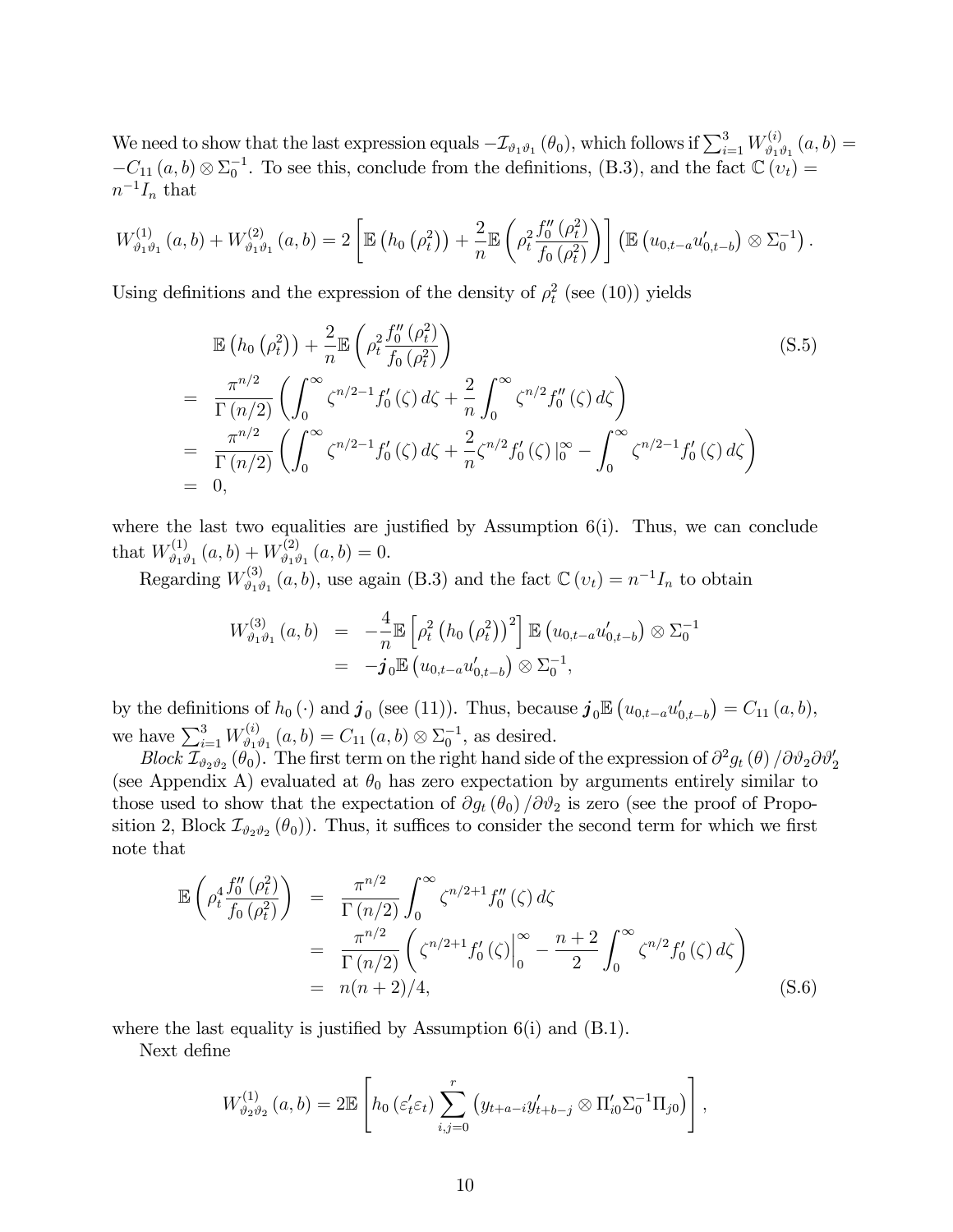$$
W_{\vartheta_2\vartheta_2}^{(2)}(a,b) = 4\mathbb{E}\left[\frac{f_0''(\varepsilon_t'\varepsilon_t)}{f_0(\varepsilon_t'\varepsilon_t)}\sum_{i,j=0}^r (y_{t+a-i}y_{t+b-j}' \otimes \Pi_{i0}'\Sigma_0^{-1}\varepsilon_t\varepsilon_t'\Sigma_0^{-1}\Pi_{j0})\right]
$$

and

$$
W_{\vartheta_2\vartheta_2}^{(3)}(a,b) = -4\mathbb{E}\left[ \left( h_0 \left( \varepsilon'_t \varepsilon_t \right) \right)^2 \sum_{i,j=0}^r \left( y_{t+a-i} y'_{t+b-j} \otimes \Pi'_{i0} \Sigma_0^{-1} \epsilon_t \epsilon'_t \Sigma_0^{-1} \Pi_{j0} \right) \right].
$$

Using these definitions in conjunction with  $(A.5)$  and  $(A.6)$  the expectation of the second term on the right hand side of the expression of  $\partial^2 g_t(\theta) / \partial \vartheta_2 \partial \vartheta_2'$  (see Appendix A) evaluated at  $\theta_0$  can be written as

$$
2\sum_{a=1}^{s} \frac{\partial}{\partial \theta_{2}} \phi_{a}'(\theta_{20}) \mathbb{E}\left[\sum_{i=0}^{r} (y_{t+a-i} \otimes \Pi'_{i0}) \Sigma_{0}^{-1/2} \frac{\partial}{\partial \theta_{2}'} e_{t}(\theta_{0})\right]
$$
  
\n
$$
= 2\sum_{a,b=1}^{s} \frac{\partial}{\partial \theta_{2}} \phi_{a}'(\theta_{20}) \mathbb{E}\left[\frac{f_{0}'(\varepsilon'_{t}\varepsilon_{t})}{f_{0}(\varepsilon'_{t}\varepsilon_{t})} \sum_{i,j=0}^{r} (y_{t+a-i} y'_{t+b-j} \otimes \Pi'_{i0} \Sigma_{0}^{-1} \Pi_{j0})\right] \frac{\partial}{\partial \theta_{2}'} \phi_{b}(\theta_{20})
$$
  
\n
$$
+4\sum_{a,b=1}^{s} \frac{\partial}{\partial \theta_{2}} \phi_{a}'(\theta_{20}) \mathbb{E}\left[\frac{f_{0}''(\varepsilon'_{t}\varepsilon_{t})}{f_{0}(\varepsilon'_{t}\varepsilon_{t})} \sum_{i,j=0}^{r} (y_{t+a-i} y'_{t+b-j} \otimes \Pi'_{i0} \Sigma_{0}^{-1} \varepsilon_{t} \varepsilon'_{t} \Sigma_{0}^{-1} \Pi_{j0})\right] \frac{\partial}{\partial \theta_{2}'} \phi_{b}(\theta_{20})
$$
  
\n
$$
-4\sum_{a,b=1}^{s} \frac{\partial}{\partial \theta_{2}} \phi_{a}'(\theta_{20}) \mathbb{E}\left[\left(\frac{f_{0}'(\varepsilon'_{t}\varepsilon_{t})}{f_{0}(\varepsilon'_{t}\varepsilon_{t})}\right)^{2} \sum_{i,j=0}^{r} (y_{t+a-i} y'_{t+b-j} \otimes \Pi'_{i0} \Sigma_{0}^{-1} \varepsilon_{t} \varepsilon'_{t} \Sigma_{0}^{-1} \Pi_{j0})\right] \frac{\partial}{\partial \theta_{2}'} \phi_{b}(\theta_{20})
$$
  
\n
$$
= \sum_{a,b=1}^{s} \frac{\partial}{\partial \theta_{2}} \phi'_{a}(\theta_{20}) \left[W_{\theta_{2}\theta_{2}}^{(1)}(a,b) + W_{\theta_{2}\theta_{2}}^{(2)}(
$$

Thus, to show that the last expression equals  $-\mathcal{I}_{\vartheta_2\vartheta_2}(\theta_0)$  it suffices to show that  $\sum_{i=1}^3 W_{\vartheta_2}^{(i)}$  $\begin{array}{c} \partial^{\alpha} \partial_{2} \partial_{2} \left( a,b \right) = \end{array}$  $-C_{22}(a, b,; \theta_0)$ . To this end, first note that, by (5),

$$
W_{\vartheta_2\vartheta_2}^{(1)}(a,b) = 2 \sum_{i,j=0}^r \sum_{c,d=-\infty}^{\infty} \mathbb{E} \left[ h_0 \left( \varepsilon'_t \varepsilon_t \right) \left( \Psi_{c0} \epsilon_{t+a-i-c} \epsilon'_{t+b-j-d} \Psi'_{d0} \otimes \Pi'_{i0} \Sigma_0^{-1} \Pi_{j0} \right) \right]
$$
  

$$
= \frac{2}{n} \mathbb{E} \left( \rho_t^2 \right) \mathbb{E} \left( h_0 \left( \rho_t^2 \right) \right) \sum_{i,j=0}^r \sum_{\substack{c=-\infty \\ c \neq 0}}^{\infty} A_0 \left( c+a-i, i \right) A_0 \left( c+b-j, j \right)
$$

$$
- \sum_{i,j=0}^r A_0 \left( a-i, i \right) A_0 \left( b-j, j \right),
$$

where, as before,  $\Psi_{k0} \Sigma_0^{1/2} \otimes \Pi_{i0}' \Sigma_0^{-1/2} = A_0(k, i)$ . The latter equality is a straightforward consequence of (B.3), (B.1), and the fact  $\mathbb{C}(v_t) = n^{-1}I_n$ .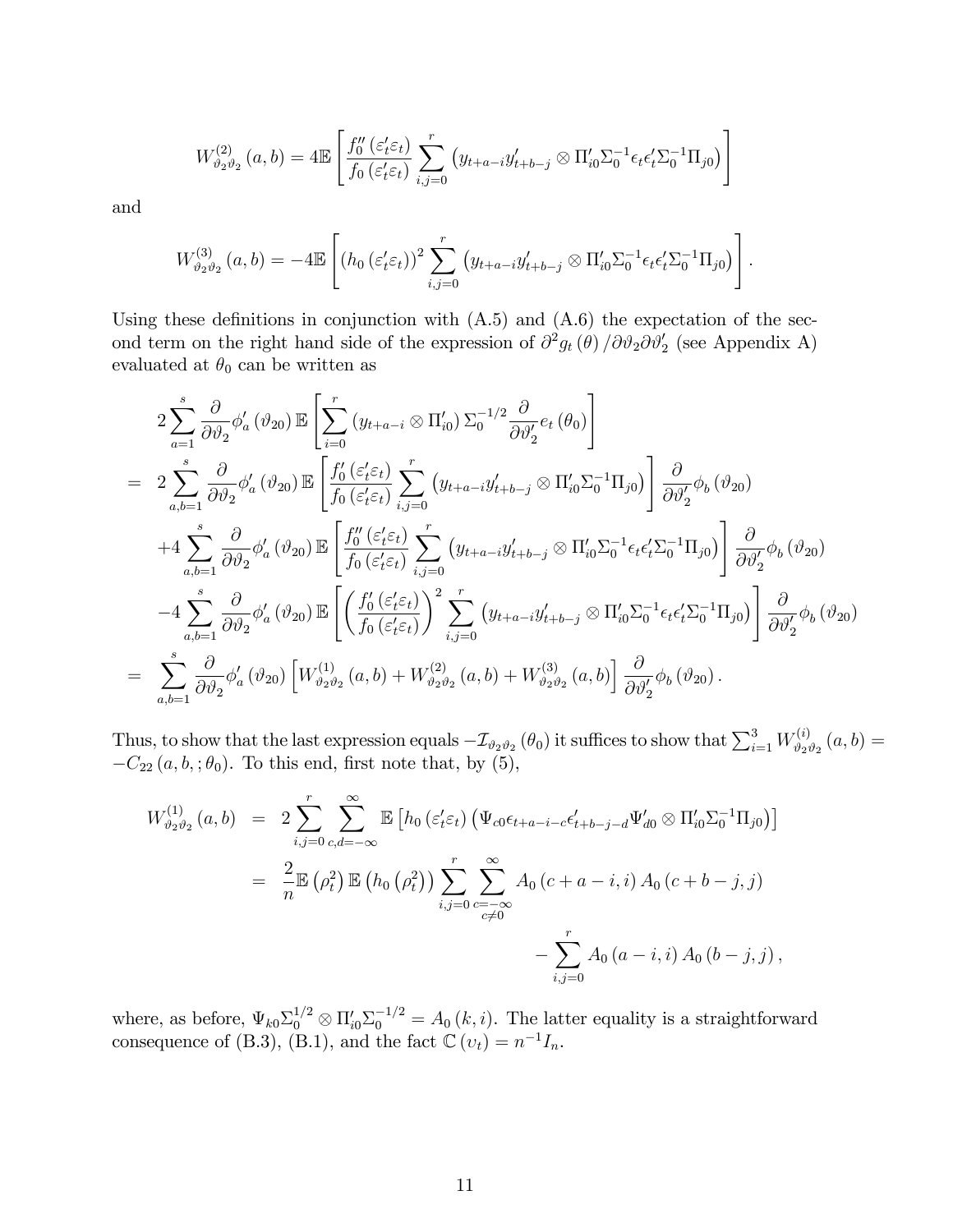For  $W_{\vartheta_2}^{(2)}$  $\int_{\vartheta_2 \vartheta_2}^{(2)} (a, b)$  one obtains from  $(5)$ 

$$
W_{\vartheta_{2}\vartheta_{2}}^{(2)}(a,b) = 4 \sum_{i,j=0}^{r} \sum_{c,d=-\infty}^{\infty} \mathbb{E} \left[ \frac{f_{0}''(\varepsilon_{t}^{\prime} \varepsilon_{t})}{f_{0}(\varepsilon_{t}^{\prime} \varepsilon_{t})} \left( \Psi_{c0} \epsilon_{t+a-i-c} \epsilon_{t+b-j-d}^{\prime} \Psi_{d0}^{\prime} \otimes \Pi_{i0}^{\prime} \Sigma_{0}^{-1} \epsilon_{t} \epsilon_{t}^{\prime} \Sigma_{0}^{-1} \Pi_{j0} \right) \right]
$$
  
\n
$$
= \frac{4}{n^{2}} \mathbb{E} \left( \rho_{t}^{2} \right) \mathbb{E} \left( \rho_{t}^{2} \frac{f_{0}''(\rho_{t}^{2})}{f_{0}(\rho_{t}^{2})} \right) \sum_{i,j=0}^{r} \sum_{c=-\infty}^{\infty} A_{0} (c+a-i,i) A_{0} (c+b-j,j)
$$
  
\n
$$
+ 4 \mathbb{E} \left( \rho_{t}^{4} \frac{f_{0}''(\rho_{t}^{2})}{f_{0}(\rho_{t}^{2})} \right) \sum_{i,j=0}^{r} A_{0} (a-i,i) \mathbb{E} \left( v_{t} v_{t}^{\prime} \otimes v_{t} v_{t}^{\prime} \right) A_{0} (b-j,j),
$$

where the latter equality is again obtained from (B.3) and the fact  $\mathbb{C}(v_t) = n^{-1}I_n$ . From (S.5) and (S.6) we can now conclude that

$$
W_{\vartheta_2\vartheta_2}^{(1)}(a,b) + W_{\vartheta_2\vartheta_2}^{(2)}(a,b) = -\sum_{i,j=0}^r A_0(a-i,i) A_0(b-j,j)
$$
  
+
$$
+n(n+2) \sum_{i,j=0}^r A_0(a-i,i) \mathbb{E}(v_t v_t' \otimes v_t v_t') A_0(b-j,j).
$$

Next, arguments similar to those already used give

$$
W_{\vartheta_{2}\vartheta_{2}}^{(3)}(a,b) = -4\sum_{i,j=0}^{r} \sum_{c,d=-\infty}^{\infty} \mathbb{E}\left[\left(h_{0}\left(\varepsilon_{t}^{\prime}\varepsilon_{t}\right)\right)^{2}\left(\Psi_{c0}\varepsilon_{t+a-i-c}\varepsilon_{t+b-j-d}^{\prime}\Psi_{d0}^{\prime}\otimes\Pi_{i0}^{\prime}\Sigma_{0}^{-1}\varepsilon_{t}\varepsilon_{t}^{\prime}\Sigma_{0}^{-1}\Pi_{j0}\right)\right]
$$
  
\n
$$
= -\frac{4}{n^{2}}\mathbb{E}\left(\rho_{t}^{2}\right)\mathbb{E}\left[\rho_{t}^{2}\left(h_{0}\left(\rho_{t}^{2}\right)\right)^{2}\right]\sum_{i,j=0}^{r} \sum_{c=-\infty}^{\infty} A_{0}\left(c+a-i,i\right)A_{0}\left(c+b-j,j\right)
$$
  
\n
$$
-4\mathbb{E}\left[\rho_{t}^{4}\left(h_{0}\left(\rho_{t}^{2}\right)\right)^{2}\right]\sum_{i,j=0}^{r} A_{0}\left(a-i,i\right)\mathbb{E}\left(v_{t}v_{t}^{\prime}\otimes v_{t}v_{t}^{\prime}\right)A_{0}\left(b-j,j\right)
$$
  
\n
$$
= -\tau_{0}\sum_{i,j=0}^{r} \sum_{c=-\infty}^{\infty} A_{0}\left(c+a-i,i\right)A_{0}\left(c+b-j,j\right)
$$
  
\n
$$
-4\sum_{i,j=0}^{r} A_{0}\left(a-i,i\right)D_{n}J_{0}D_{n}^{\prime}A_{0}\left(b-j,j\right).
$$

Here the last equality follows from the definitions of  $\tau_0$ ,  $i_0$ , and  $J_0$  (in the term involving  $J_0$  (B.6) has also been used).

From the preceding derivations we find that

$$
\sum_{i=1}^{3} W_{\vartheta_2 \vartheta_2}^{(i)}(a, b) = -\tau_0 \sum_{i,j=0}^{r} \sum_{\substack{c=-\infty \\ c \neq 0}}^{\infty} A_0 (c + a - i, i) A_0 (c + b - j, j)
$$

$$
- \sum_{i,j=0}^{r} A_0 (a - i, i) [4D_n J_0 D'_n + I_n - n(n+2) \mathbb{E} (v_t v'_t \otimes v_t v'_t)] A_0 (b - j, j).
$$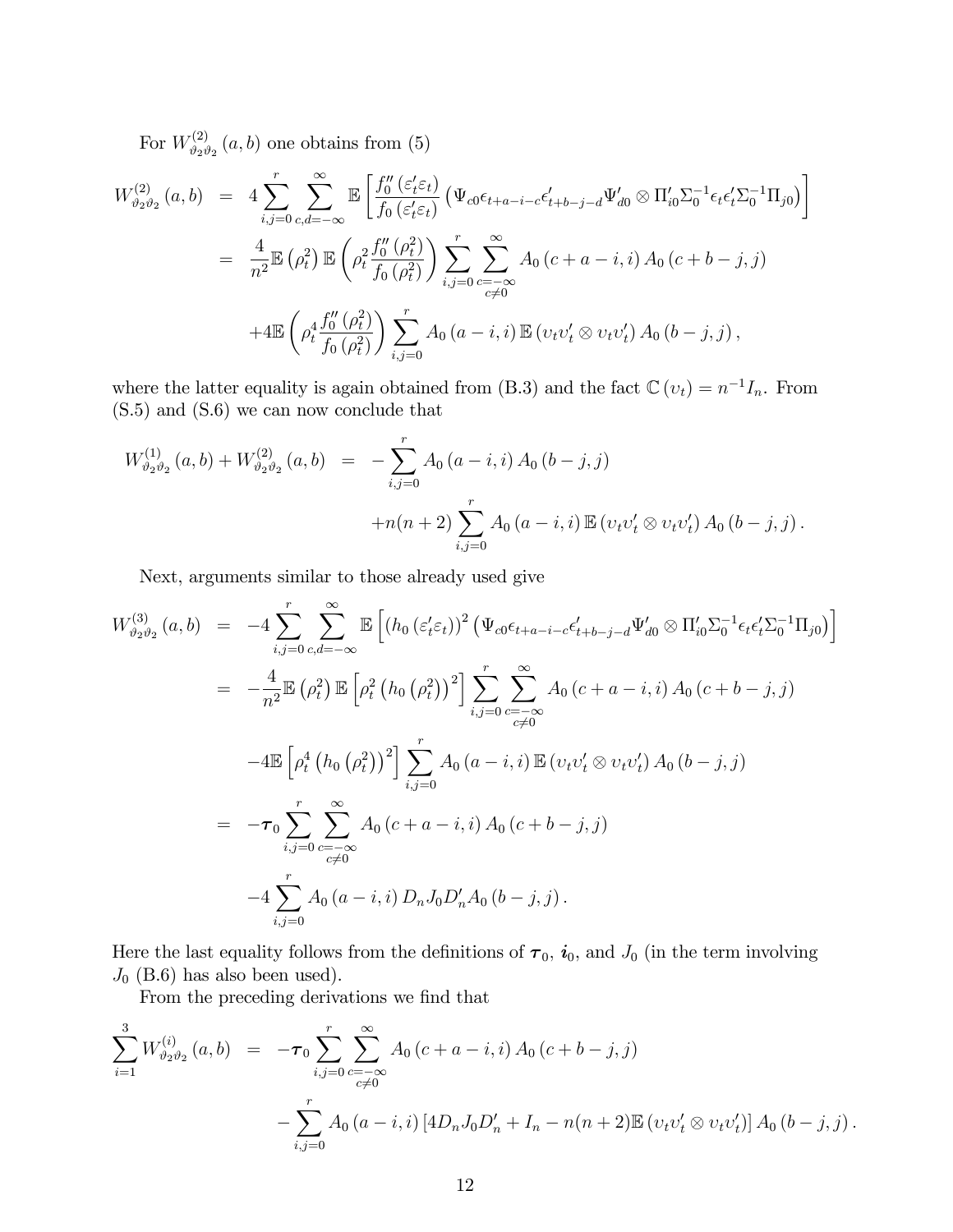That  $\sum_{i=1}^3 W_{\vartheta_{2i}}^{(i)}$  $C_{\theta_2\theta_2}^{(i)}(a,b) = -C_{22}(a,b,;\theta_0)$  holds, can now be seen by using the identity

$$
\mathbb{E}\left[\left(\text{vec}(v_t v'_t)\right)\left(\text{vec}(v_t v'_t)\right)'\right] = \frac{1}{n\left(n+2\right)}\left(I_{n^2} + K_{nn} + \text{vec}\left(I_n\right)\text{vec}\left(I_n\right)'\right) \tag{S.7}
$$

(see Wong and Wang (1992, p. 274)) and observing that the left hand side equals  $\mathbb{E}(v_t v'_t \otimes v_t v'_t)$  and that the impact of the term  $\text{vec}(I_n)\text{vec}(I_n)$  on the right hand side cancels by equality (B.6) (see the definition of  $C_{22}(a, b, ; \theta_0)$ ).

Block  $\mathcal{I}_{\vartheta_1\vartheta_2}(\theta_0)$ . First conclude from the expression of  $\partial^2 g_t(\theta) / \partial \vartheta_1 \partial \vartheta_2'$  (see Appendix A), (A.5), (A.6), and (B.3) that

$$
\frac{\partial^2}{\partial \vartheta_1 \partial \vartheta_2'} g_t(\theta_0) = 2 \sum_{a=1}^r \sum_{b=1}^s \frac{\partial}{\partial \vartheta_1} \pi'_a(\vartheta_{10}) \left( I_n \otimes \Sigma_0^{-1/2} e_t(\theta_0) \right) \left( y'_{t+b-a} \otimes I_n \right) \frac{\partial}{\partial \vartheta_2'} \phi_b(\vartheta_{20}) \n-2 \sum_{a=1}^r \sum_{b=1}^s \frac{\partial}{\partial \vartheta_1} \pi'_a(\vartheta_{10}) h_0(\varepsilon'_t \varepsilon_t) \sum_{i=0}^r \left( u_{0,t-a} y'_{t+b-i} \otimes \Sigma_0^{-1} \Pi_{i0} \right) \frac{\partial}{\partial \vartheta_2'} \phi_b(\vartheta_{20}) \n-4 \sum_{a=1}^r \sum_{b=1}^s \frac{\partial}{\partial \vartheta_1} \pi'_a(\vartheta_{10}) h'_0(\varepsilon'_t \varepsilon_t) \sum_{i=0}^r \left( u_{0,t-a} y'_{t+b-i} \otimes \Sigma_0^{-1} \epsilon_t \epsilon'_t \Sigma_0^{-1} \Pi_{i0} \right) \frac{\partial}{\partial \vartheta_2'} \phi_b(\vartheta_{20}).
$$

In the first expression on the right hand side,

$$
\left(I_n \otimes \Sigma_0^{-1/2} e_t(\theta_0)\right) \left(y'_{t+b-a} \otimes I_n\right) = h_0\left(\varepsilon'_t \varepsilon_t\right) K_{nn} \left(\Sigma_0^{-1} \varepsilon_t y'_{t+b-a} \otimes I_n\right)
$$

by the definition of  $e_t(\theta_0)$  (see (A.1)) and Result 9.2.2(3) in Lütkepohl (1996). Define

$$
W_{\vartheta_1 \vartheta_2}^{(1)}(a, b) = 2K_{nn} \mathbb{E} \left[ h_0 \left( \varepsilon_t' \varepsilon_t \right) \left( \Sigma_0^{-1} \epsilon_t y_{t+b-a}' \otimes I_n \right) \right],
$$
  

$$
W_{\vartheta_1 \vartheta_2}^{(2)}(a, b) = -2 \mathbb{E} \left[ h_0 \left( \varepsilon_t' \varepsilon_t \right) \sum_{i=0}^r \left( u_{0,t-a} y_{t+b-i}' \otimes \Sigma_0^{-1} \Pi_{i0} \right) \right]
$$
  

$$
W_{\vartheta_1 \vartheta_2}^{(3)}(a, b) = -4 \mathbb{E} \left[ \frac{f_0'' \left( \varepsilon_t' \varepsilon_t \right)}{f_0 \left( \varepsilon_t' \varepsilon_t \right)} \sum_{i=0}^r \left( u_{0,t-a} y_{t+b-i}' \otimes \Sigma_0^{-1} \varepsilon_t \epsilon_t' \Sigma_0^{-1} \Pi_{i0} \right) \right]
$$

and

$$
W_{\vartheta_1\vartheta_2}^{(4)}(a,b) = 4\mathbb{E}\left[ \left( h_0 \left( \varepsilon'_t \varepsilon_t \right) \right)^2 \sum_{i=0}^r \left( u_{0,t-a} y'_{t+b-i} \otimes \Sigma_0^{-1} \epsilon_t \epsilon'_t \Sigma_0^{-1} \Pi_{i0} \right) \right].
$$

We need to show that  $\sum_{i=1}^4 W_{\vartheta_{1i}}^{(i)}$  $\psi_{\theta_1\theta_2}^{(i)}(a,b) = -C_{12}(a,b;\theta_0)$ . The employed arguments, based mostly on (3), (5), (B.3), and the fact  $\mathbb{C}(v_t) = n^{-1}I_n$ , are similar to those used in the previous cases. First note that

$$
W_{\vartheta_1\vartheta_2}^{(1)}(a,b) = 2K_{nn} \sum_{c=-\infty}^{\infty} \mathbb{E} \left[ h_0 \left( \varepsilon'_t \varepsilon_t \right) \left( \sum_0^{-1} \epsilon_t \epsilon'_{t+b-a-c} \Psi'_{c0} \otimes I_n \right) \right]
$$
  

$$
= \frac{2}{n} \mathbb{E} \left[ \rho_t^2 h_0 \left( \rho_t^2 \right) \right] K_{nn} \left( \Psi'_{b-a,0} \otimes I_n \right)
$$
  

$$
= -K_{nn} \left( \Psi'_{b-a,0} \otimes I_n \right),
$$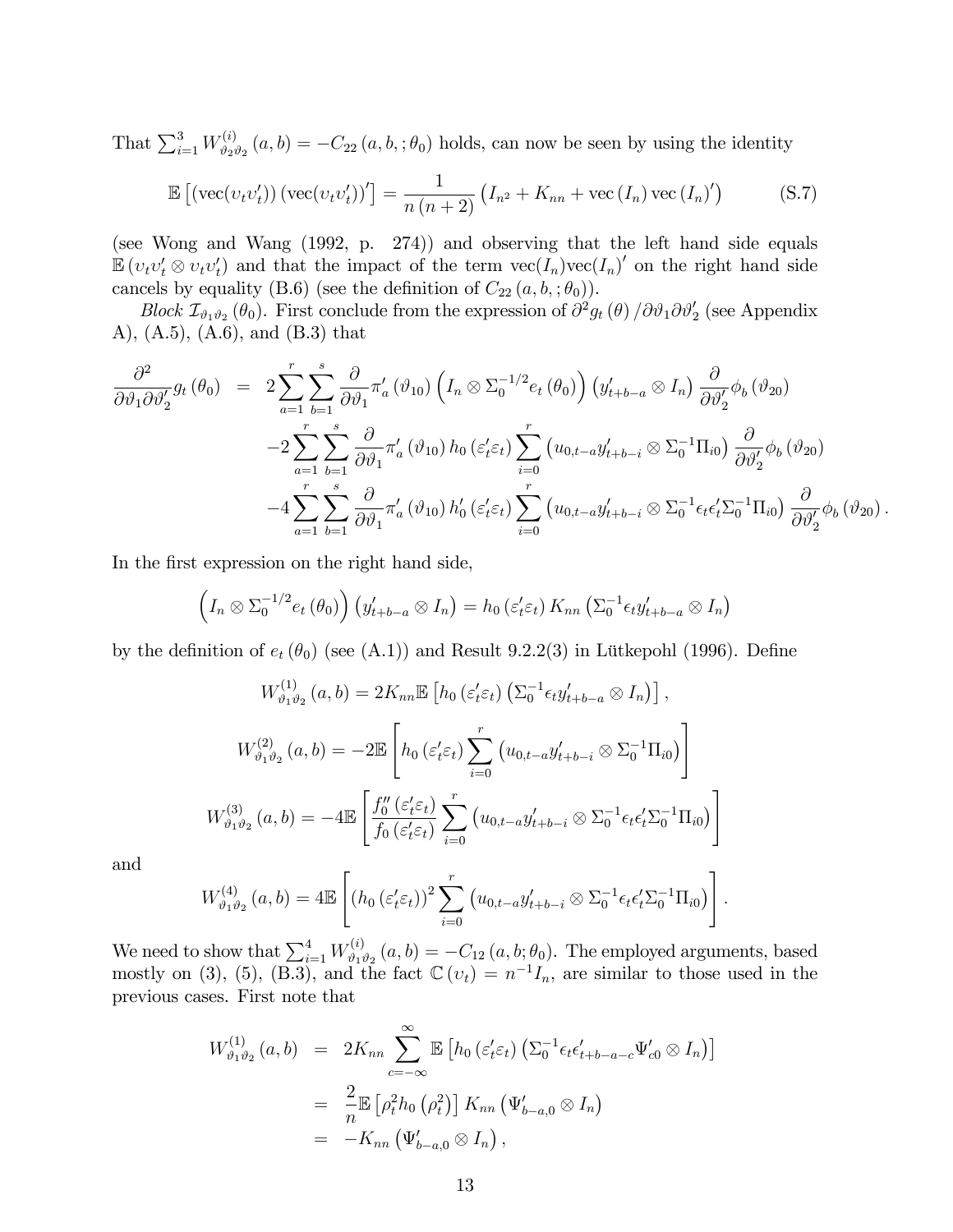where the last equality is due to (B.1). Next,

$$
W_{\vartheta_1\vartheta_2}^{(2)}(a,b) = -2 \sum_{c=0}^{\infty} \sum_{d=-\infty}^{\infty} \sum_{i=0}^{r} \mathbb{E} \left[ h_0 \left( \varepsilon'_t \varepsilon_t \right) \left( M_{c0} \epsilon_{t-a-c} \epsilon'_{t+b-i-d} \Psi'_{d0} \otimes \Sigma_0^{-1} \Pi_{i0} \right) \right]
$$
  

$$
= -\frac{2}{n} \mathbb{E} \left( \rho_t^2 \right) \mathbb{E} \left( h_0 \left( \rho_t^2 \right) \right) \sum_{c=0}^{\infty} \sum_{i=0}^{r} \left( M_{c0} \Sigma_0 \Psi'_{c+a+b-i,0} \otimes \Sigma_0^{-1} \Pi_{i0} \right)
$$

and

$$
W_{\vartheta_1 \vartheta_2}^{(3)}(a,b) = -4 \sum_{c=0}^{\infty} \sum_{d=-\infty}^{\infty} \sum_{i=0}^{r} \mathbb{E} \left[ \frac{f_0''(\varepsilon_t' \varepsilon_t)}{f_0(\varepsilon_t' \varepsilon_t)} \left( M_{c0} \epsilon_{t-a-c} \epsilon_{t+b-i-d}' \Psi_{d0}' \otimes \Sigma_0^{-1} \epsilon_t \epsilon_t' \Sigma_0^{-1} \Pi_{i0} \right) \right]
$$
  
= 
$$
- \frac{4}{n^2} \mathbb{E} \left( \rho_t^2 \right) \mathbb{E} \left( \rho_t^2 \frac{f_0''(\rho_t^2)}{f_0(\rho_t^2)} \right) \sum_{c=0}^{\infty} \sum_{i=0}^{r} \left( M_{c0} \Sigma_0 \Psi_{c+a+b-i,0}' \otimes \Sigma_0^{-1} \Pi_{i0} \right).
$$

From the preceding expressions and (S.5) it is seen that  $W_{\vartheta,\vartheta}^{(2)}$  $W^{(2)}_{\vartheta_1 \vartheta_2}\left(a, b\right) + W^{(3)}_{\vartheta_1 \vartheta_2}$  $\chi_{\vartheta_1 \vartheta_2}^{(3)}(a, b) = 0.$ 

Regarding  $W_{\vartheta_{1}i}^{(4)}$  $\int_{\vartheta_1\vartheta_2}^{(4)}(a,b),$  we have

$$
W_{\vartheta_1\vartheta_2}^{(4)}(a,b) = 4 \sum_{c=0}^{\infty} \sum_{d=-\infty}^{\infty} \sum_{i=0}^{r} \mathbb{E} \left[ \left( h_0 \left( \varepsilon'_t \varepsilon_t \right) \right)^2 \left( M_{c0} \epsilon_{t-a-c} \epsilon'_{t+b-i-d} \Psi'_{d0} \otimes \Sigma_0^{-1} \epsilon_t \epsilon'_t \Sigma_0^{-1} \Pi_{i0} \right) \right]
$$
  
\n
$$
= \frac{4}{n^2} \mathbb{E} \left( \rho_t^2 \right) \mathbb{E} \left[ \rho_t^2 \left( h_0 \left( \rho_t^2 \right) \right)^2 \right] \sum_{c=0}^{\infty} \sum_{i=0}^{r} \left( M_{c0} \Sigma_0 \Psi'_{c+a+b-i,0} \otimes \Sigma_0^{-1} \Pi_{i0} \right)
$$
  
\n
$$
= \tau_0 \sum_{c=a}^{\infty} \sum_{i=0}^{r} \left( M_{c-a,0} \Sigma_0 \Psi'_{c+b-i,0} \otimes \Sigma_0^{-1} \Pi_{i0} \right),
$$

where the last equality holds by the definitions of  $h_0(\cdot)$  and  $\tau_0$ . Combining the preceding derivations yields  $\sum_{i=1}^{4} W_{\vartheta_{1}i}^{(i)}$  $e_{\theta_1 \theta_2}^{(i)}(a, b) = -C_{12}(a, b; \theta_0),$  as desired.

Block  $\mathcal{I}_{\sigma\sigma}(\theta_0)$ . From the expression of  $\partial^2 g_t(\theta) / \partial \vartheta_1 \partial \vartheta_2'$  (see Appendix A) and (B.3) we obtain

$$
\frac{\partial^2}{\partial \sigma \partial \sigma'} g_t (\theta_0) = 2h_0 (\varepsilon'_t \varepsilon_t) D'_n \left( \Sigma_0^{-1/2} \varepsilon_t \varepsilon'_t \Sigma_0^{-1/2} \otimes \Sigma_0^{-1} \right) D_n + \frac{1}{2} D'_n \left( \Sigma_0^{-1} \otimes \Sigma_0^{-1} \right) D_n \n+ h'_0 (\varepsilon'_t \varepsilon_t) D'_n (\Sigma_0^{-1/2} \otimes \Sigma_0^{-1/2}) (\varepsilon_t \varepsilon'_t \otimes \varepsilon_t \varepsilon'_t) (\Sigma_0^{-1/2} \otimes \Sigma_0^{-1/2}) D_n.
$$

Using (B.3) and the independence of  $\rho_t$  and  $v_t$  the expectation of the first term on the right hand side can be written as

$$
2\mathbb{E}\left(\rho_t^2h_0\left(\rho_t^2\right)\right)D_n'\left(\Sigma_0^{-1/2}\mathbb{E}\left(v_tv_t'\right)\Sigma^{-1/2}\otimes\Sigma^{-1}\right)D_n=-D_n'\left(\Sigma_0^{-1}\otimes\Sigma_0^{-1}\right)D_n,
$$

where the equality is based on (B.1) and the fact  $\mathbb{E}(v_t v_t') = n^{-1} I_n$ . Thus, we can conclude that

$$
\mathbb{E}\left(\frac{\partial^2}{\partial\sigma\partial\sigma'}g_t(\theta_0)\right) = D'_n(\Sigma_0^{-1/2}\otimes\Sigma_0^{-1/2})\mathbb{E}\left[h'_0\left(\varepsilon'_t\varepsilon_t\right)\left(\varepsilon_t\varepsilon'_t\otimes\varepsilon_t\varepsilon'_t\right)\right]\left(\Sigma^{-1/2}\otimes\Sigma^{-1/2}\right)D_n - \frac{1}{2}D'_n\left(\Sigma^{-1}\otimes\Sigma^{-1}\right)D_n.
$$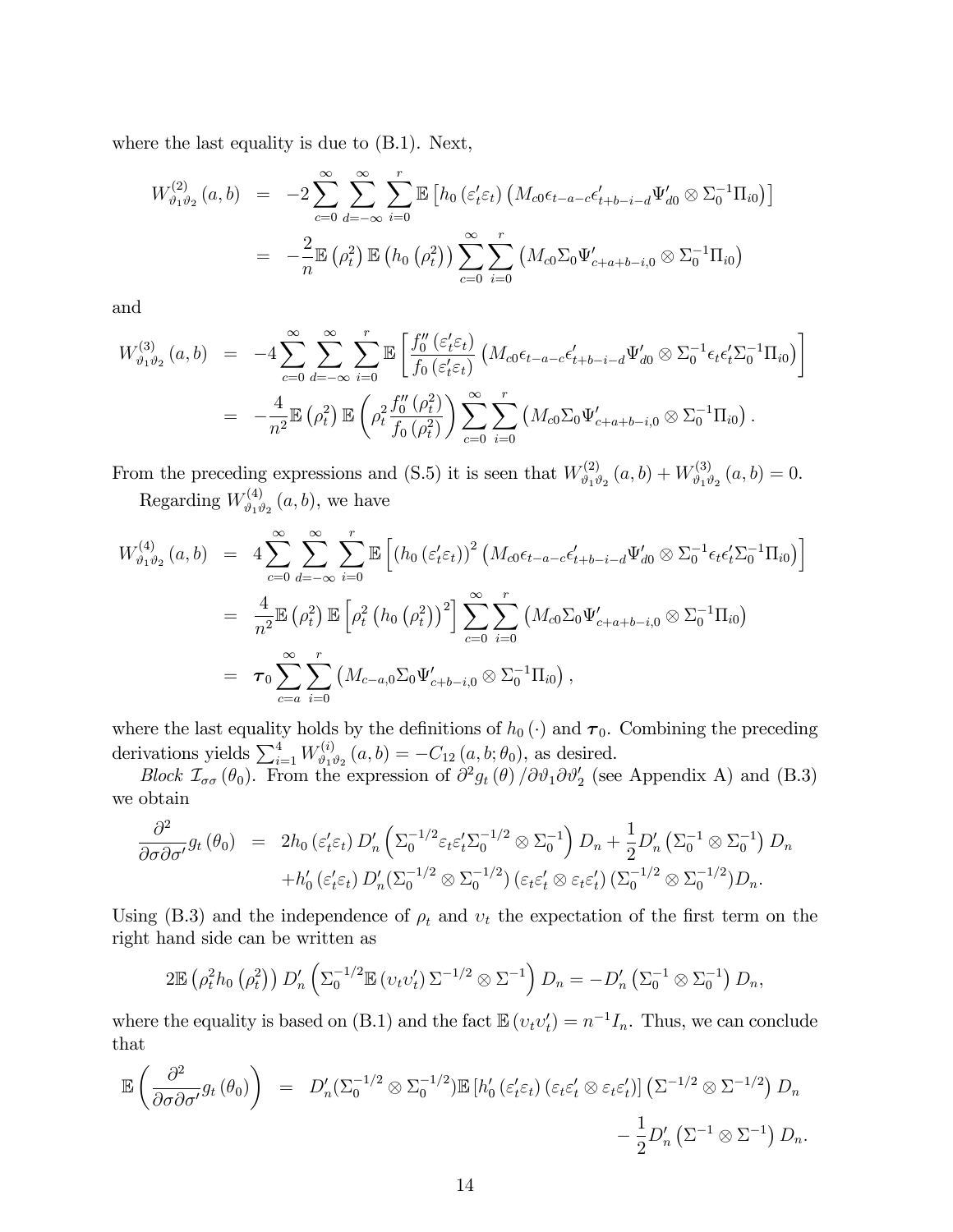Using  $(B.3)$  and  $(A.2)$  one obtains

$$
\mathbb{E}\left[h'_0\left(\varepsilon'_t\varepsilon_t\right)\left(\varepsilon_t\varepsilon'_t\otimes\varepsilon_t\varepsilon'_t\right)\right] = \left[\mathbb{E}\left(\rho_t^4\frac{f''_0\left(\rho_t^2\right)}{f_0\left(\rho_t^2\right)}\right) - \mathbb{E}\left(\rho_t^4\left(h_0\left(\rho_t^2\right)\right)^2\right)\right]\mathbb{E}\left(v_tv'_t\otimes v_tv'_t\right) \n= \frac{n\left(n+2\right)}{4}\mathbb{E}\left(v_tv'_t\otimes v_tv'_t\right) - \mathbf{i}_0\mathbb{E}\left(v_tv'_t\otimes v_tv'_t\right),
$$

where the latter equality is based on  $(S.6)$  and the definition of  $i_0$  (see (12)). Thus,

$$
\mathbb{E}\left(\frac{\partial^2}{\partial \sigma \partial \sigma'} g_t(\theta_0)\right) = \frac{1}{4} D'_n (\Sigma_0^{-1/2} \otimes \Sigma_0^{-1/2}) \left[ n(n+2) \mathbb{E} \left(v_t v'_t \otimes v_t v'_t \right) - 2I_{n^2} \right] (\Sigma_0^{-1/2} \otimes \Sigma_0^{-1/2}) D_n - i_0 D'_n (\Sigma_0^{-1/2} \otimes \Sigma_0^{-1/2}) \mathbb{E} \left(v_t v'_t \otimes v_t v'_t \right) (\Sigma_0^{-1/2} \otimes \Sigma_0^{-1/2}) D_n.
$$

Because  $\mathbb{E}(v_t v_t' \otimes v_t v_t') = D_n \mathbb{E}((\text{vech}(v_t v_t'))(\text{vech}(v_t v_t'))D'_n$  the right hand side equals  $-\mathcal{I}_{\sigma\sigma}(\theta_0)$  if the expression in the brackets can be replaced by  $\text{vec}(I_n)\text{vec}(I_n)$ . From (S.7) it is seen that this expression can be replaced by  $\text{vec}(I_n)\text{vec}(I_n)' + K_{nn} - I_{n^2}$ . Thus, the desired result follows because

$$
(K_{nn} - I_{n^2}) \left( \Sigma_0^{-1/2} \otimes \Sigma_0^{-1/2} \right) D_n = \left( \Sigma_0^{-1/2} \otimes \Sigma_0^{-1/2} \right) \left( K_{nn} - I_{n^2} \right) D_n = 0
$$

by Results  $9.2.2(2)(b)$  and  $9.2.3(2)$  in Lütkepohl (1996).

Block  $\mathcal{I}_{\lambda\lambda}(\theta_0)$ . By the definition of  $\mathcal{I}_{\lambda\lambda}(\theta_0)$  and the expression of  $\partial^2 g_t(\theta)/\partial \lambda_1 \partial \lambda_2'$  (see Appendix  $A$ ) it suffices to note that

$$
\mathbb{E}\left[\frac{1}{f\left(\rho_t^2;\lambda_0\right)}\frac{\partial^2}{\partial\lambda\partial\lambda'}f\left(\rho_t^2;\lambda_0\right)\right]=\frac{\pi^{n/2}}{\Gamma\left(n/2\right)}\int_0^\infty \zeta^{n/2-1}\frac{\partial^2}{\partial\lambda\partial\lambda'}f\left(\zeta;\lambda_0\right)d\zeta=0,
$$

where the former equality is based on  $(10)$  and the latter on Assumption 6(ii) (cf. the corresponding part of the proof of Proposition 2, Block  $\mathcal{I}_{\lambda\lambda}(\theta_0)$ .

Blocks  $\mathcal{I}_{\vartheta_1\sigma}(\theta_0)$  and  $\mathcal{I}_{\vartheta_1\lambda}(\theta_0)$ . The former is an immediate consequence of the expression of  $\partial^2 g_t(\theta) / \partial \vartheta_1 \partial \sigma'$  (see Appendix A), the independence of  $\epsilon_t$  and  $\partial \epsilon'_t (\vartheta_0) / \partial \vartheta_1$ , and the fact  $\mathbb{E}(\partial \epsilon'_t(\vartheta_0)/\partial \vartheta_1) = 0$  (see (A.4)) which imply  $\mathbb{E}(\partial^2 g_t(\theta_0)/\partial \vartheta_1 \partial \sigma') = 0$ .

As for  $\mathcal{I}_{\vartheta_1\lambda}(\theta_0)$ , it is seen from the expression of  $\partial^2 g_t(\theta) / \partial \vartheta_1 \partial \lambda'$  (see Appendix A), the definition of function h (see above  $(A.1)$ ), and  $(A.4)$  that we need to show that

$$
\mathbb{E}\left[\frac{1}{f_0\left(\varepsilon'_t\varepsilon_t\right)}\left(u_{0,t-a}\otimes I_n\right)\Sigma_0^{-1}\epsilon_t\frac{\partial}{\partial\lambda'}f'\left(\varepsilon'_t\varepsilon_t;\lambda_0\right)\right]=0,\quad a=1,...,r,
$$

and similarly when  $1/f_0(\varepsilon'_t\varepsilon_t)$  is replaced by  $f'_0(\varepsilon'_t\varepsilon_t) / (f_0(\varepsilon'_t\varepsilon_t))^2$ . These facts follow from the independence of  $u_{0,t-a}$  and  $\epsilon_t$  and the fact  $\mathbb{E}\left(u_{0,t-a}\right) = 0$ .

Block  $\mathcal{I}_{\vartheta_{2}\sigma}(\theta_0)$ . From the expression of  $\partial^2 g_t(\theta) / \partial \vartheta_2 \partial \sigma'$  (see Appendix A) and (A.5) we find that

$$
\frac{\partial^2}{\partial \vartheta_2 \partial \sigma'} g_t (\theta_0)
$$
\n
$$
= -2h_0 \left( \varepsilon_t' \varepsilon_t \right) \sum_{b=1}^s \frac{\partial}{\partial \vartheta_2} \phi_b' (\vartheta_{20}) \sum_{a=0}^r \left( \varepsilon_t' \otimes y_{t+b-a} \otimes \Pi_{a0}' \right) \left( \Sigma_0^{-1} \otimes \Sigma_0^{-1} \right) D_n
$$
\n
$$
-2h_0' \left( \varepsilon_t' \varepsilon_t \right) \sum_{b=1}^s \frac{\partial}{\partial \vartheta_2} \phi_b' (\vartheta_{20}) \sum_{a=0}^r \left( y_{t+b-a} \otimes \Pi_{a0}' \right) \Sigma_0^{-1} \epsilon_t \left( \varepsilon_t' \otimes \epsilon_t' \right) \left( \Sigma^{-1} \otimes \Sigma^{-1} \right) D_n.
$$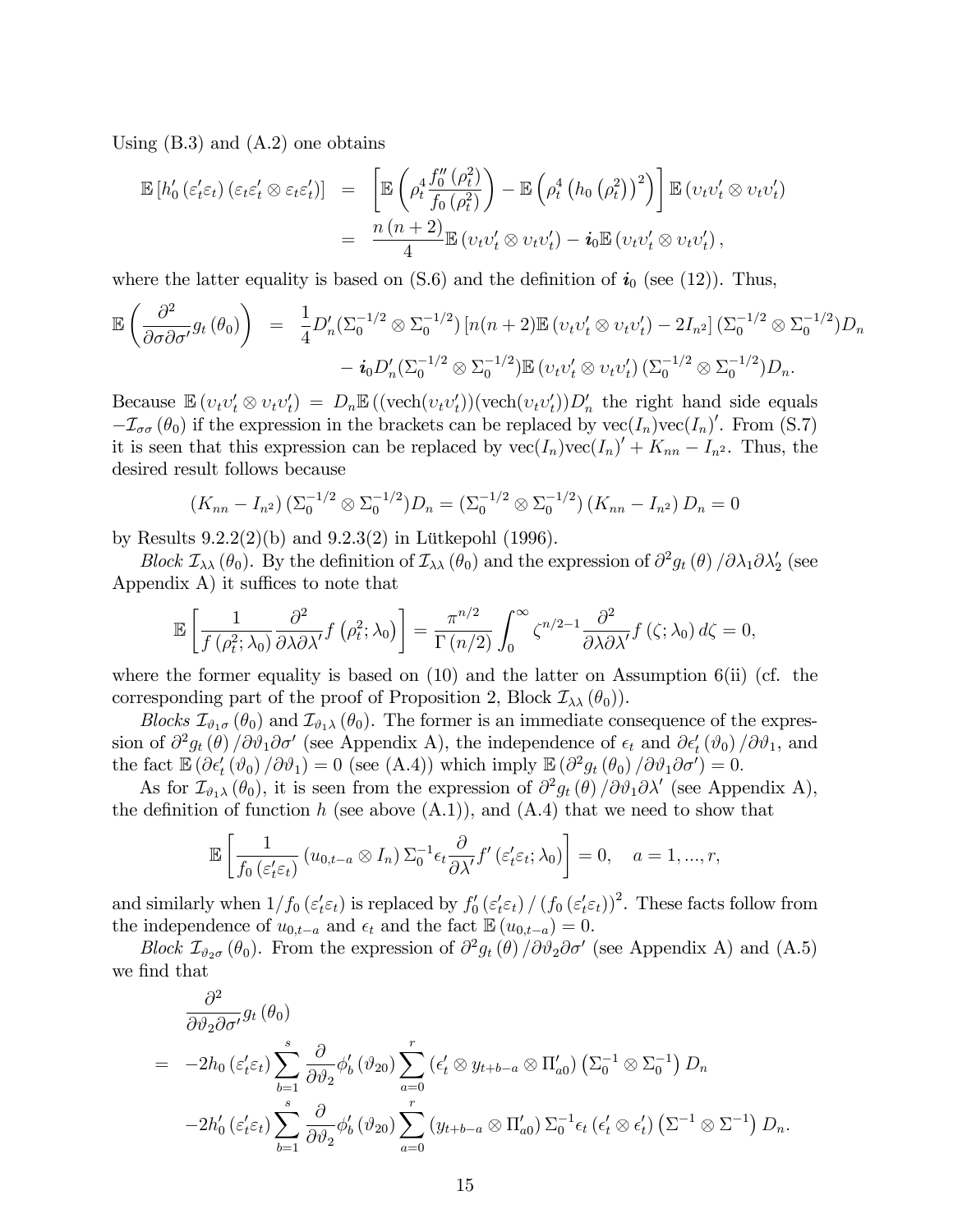By independence of  $\epsilon_t$  and equation (5),  $y_{t+b-a}$  on the right hand side can be replaced by  $\Psi_{b-a,0}\epsilon_t$  when expectation is taken. Thus, using the definition of  $e_{t0}$  (see (A.1)) and straightforward calculation the expectation of the first term on the right hand side becomes

$$
-2\sum_{b=1}^{s} \frac{\partial}{\partial \theta_{2}} \phi_{b}'(\theta_{20}) \sum_{a=0}^{r} \mathbb{E} \left[ e_{0t}' \otimes \Psi_{b-a,0} \epsilon_{t} \otimes \Pi_{a0}' \Sigma_{0}^{-1/2} \right] (\Sigma_{0}^{-1/2} \otimes \Sigma_{0}^{-1/2}) D_{n}
$$
  
= 
$$
-2\sum_{b=1}^{s} \frac{\partial}{\partial \theta_{2}} \phi_{b}'(\theta_{20}) \sum_{a=0}^{r} A_{0} (b-a, i) \mathbb{E} \left[ (e_{0t}' \otimes \epsilon_{t} \otimes I_{n}) \right] (\Sigma_{0}^{-1/2} \otimes \Sigma_{0}^{-1/2}) D_{n}
$$
  
= 
$$
\sum_{b=1}^{s} \frac{\partial}{\partial \theta_{2}} \phi_{b}'(\theta_{20}) \sum_{a=0}^{r} A_{0} (b-a, i) (\Sigma_{0}^{-1/2} \otimes \Sigma_{0}^{-1/2}) D_{n},
$$

where, again,  $A_0(b-a,i) = \Psi_{b-a,0} \Sigma_0^{1/2} \otimes \Pi'_{a0} \Sigma_0^{-1/2}$  and the latter equality is due to  $\mathbb{E}(e'_{0t} \otimes \varepsilon_t \otimes I_n) = \mathbb{E}(\varepsilon_t e'_{0t} \otimes I_n) = -2^{-1} I_{n^2}$  (see (B.5)).

The expectation of the second term in the preceding expression of  $\partial^2 g_t (\theta_0) / \partial \theta_2 \partial \sigma'$ can similarly be written as

$$
-2\sum_{b=1}^s \frac{\partial}{\partial \vartheta_2} \phi'_b(\vartheta_{20}) \mathbb{E}\left[h'_0(\varepsilon'_t \varepsilon_t) \sum_{a=0}^r (\Psi_{b-a,0} \epsilon_t \otimes \Pi'_{a0}) \Sigma_0^{-1} \epsilon_t (\varepsilon'_t \otimes \varepsilon'_t)\right] (\Sigma_0^{-1/2} \otimes \Sigma_0^{-1/2}) D_n,
$$

where, by  $(B.3)$  and  $(A.2)$ , the expectation equals

$$
\left\{\mathbb{E}\left[\rho_t^4 \frac{f_0''(\rho_t^2)}{f_0(\rho_t^2)}\right] - \mathbb{E}\left[\rho_t^4 \left(h_0\left(\rho_t^2\right)\right)^2\right]\right\} \sum_{a=0}^r A_0\left(b-a,i\right) \mathbb{E}\left(v_t v_t' \otimes v_t v_t'\right)
$$
\n
$$
= \left(\frac{n\left(n+2\right)}{4} - i_0\right) \sum_{a=0}^r A_0\left(b-a,i\right) \mathbb{E}\left(v_t v_t' \otimes v_t v_t'\right).
$$

Here we have used (S.6), the definition of  $i_0$  (see (12)), and straightforward calculation. Combining the preceding derivations shows that

$$
\mathbb{E}\left(\frac{\partial^{2}}{\partial\vartheta_{2}\partial\sigma'}g_{t}(\theta_{0})\right) = 2\left(\bm{i}_{0} - \frac{n(n+2)}{4}\right)\sum_{b=1}^{s}\frac{\partial}{\partial\vartheta_{2}}\phi'_{b}(\vartheta_{20})\sum_{a=0}^{r}A_{0}\left(b-a,i\right)\mathbb{E}\left(v_{t}v'_{t}\otimes v_{t}v'_{t}\right) \times\left(\Sigma_{0}^{-1/2}\otimes\Sigma_{0}^{-1/2}\right)D_{n} \n+ \sum_{b=1}^{s}\frac{\partial}{\partial\vartheta_{2}}\phi'_{b}(\vartheta_{20})\sum_{a=0}^{r}A_{0}\left(b-a,i\right)\left(\Sigma_{0}^{-1/2}\otimes\Sigma_{0}^{-1/2}\right)D_{n} \n= 2\sum_{b=1}^{s}\frac{\partial}{\partial\vartheta_{2}}\phi'_{b}(\vartheta_{20})\sum_{a=0}^{r}A_{0}\left(b-a,i\right)D_{n}J_{0}D'_{n}(\Sigma_{0}^{-1/2}\otimes\Sigma_{0}^{-1/2})D_{n},
$$

where the last expression equals  $-\mathcal{I}_{\vartheta_{2}\sigma}(\theta_0)$  and the latter equality can be justified by using the definition of  $J_0$ , the identity  $(S.7)$ , and arguments similar to those already used in the case of block  $\mathcal{I}_{\sigma\sigma}(\theta_0)$  (see the end of that proof).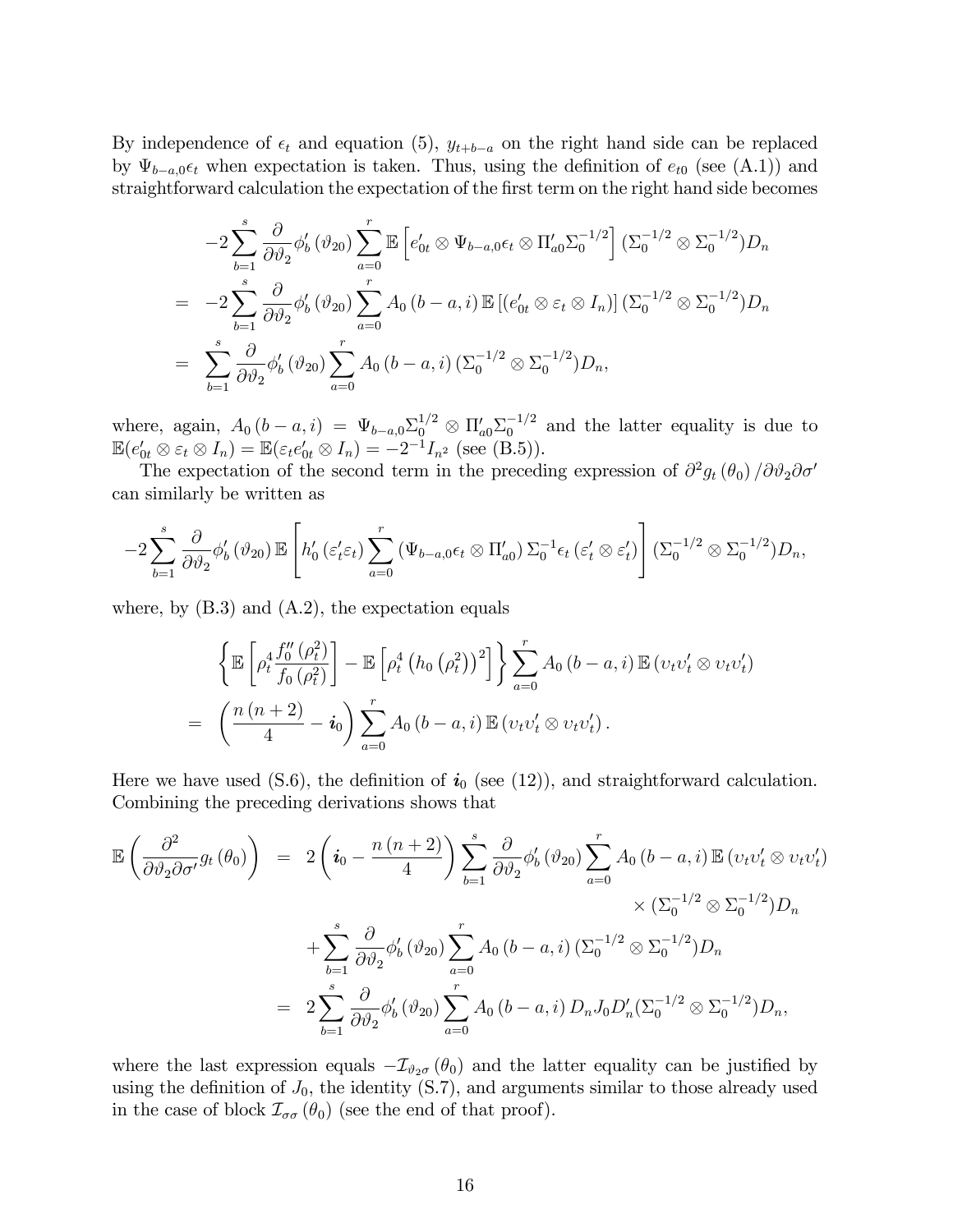Block  $\mathcal{I}_{\vartheta_2\lambda}(\theta_0)$ . From the expression of  $\partial^2 g_t(\theta) / \partial \vartheta_2 \partial \lambda'$  (see Appendix A) and (A.5) it is seen that we need to show that

$$
\sum_{i=0}^r \mathbb{E}\left[\frac{1}{f_0\left(\varepsilon_t'\varepsilon_t\right)} \left(y_{t+a-i} \otimes \Pi'_{i0}\right) \Sigma_0^{-1} \epsilon_t \frac{\partial}{\partial \lambda'} f'\left(\varepsilon_t'\varepsilon_t; \lambda_0\right)\right] = 0, \quad a = 1, ..., r,
$$

and

$$
\sum_{i=0}^r \mathbb{E}\left[\frac{f_0'(\varepsilon_t'\varepsilon_t)}{(f_0(\varepsilon_t'\varepsilon_t))^2} (y_{t+a-i} \otimes \Pi_{i0}') \Sigma_0^{-1} \epsilon_t \frac{\partial}{\partial \lambda'} f(\varepsilon_t' \varepsilon_t; \lambda_0)\right] = 0, \quad a = 1, ..., r.
$$

The argument is similar in both cases and also similar to that used in the proof of Proposition 2 (see Block  $\mathcal{I}_{\vartheta_2\lambda}(\theta_0)$ ). For example, consider the former and use (5) and independence of  $\epsilon_t$  to write the left hand side of the equality as

$$
\sum_{i=0}^{r} \mathbb{E} \left[ \frac{1}{f_0 \left( \varepsilon_t' \varepsilon_t \right)} \left( \Psi_{a-i,0} \epsilon_t \otimes \Pi'_{i0} \right) \Sigma_0^{-1} \epsilon_t \frac{\partial}{\partial \lambda'} f' \left( \varepsilon_t' \varepsilon_t; \lambda_0 \right) \right]
$$
  
= 
$$
\sum_{i=0}^{r} A_0 \left( a - i, i \right) \mathbb{E} \left( \nu_t \otimes \nu_t \right) \mathbb{E} \left[ \frac{\rho_t^2}{f_0 \left( \rho_t^2 \right)} \frac{\partial}{\partial \lambda'} f' \left( \rho_t^2; \lambda_0 \right) \right],
$$

where that equality is due to (B.3). Because  $\mathbb{E}(v_t \otimes v_t) = \text{vec}(\mathbb{E}(v_t v_t')) = n^{-1} \text{vec}(I_n)$  the last expression is zero by (B.6). A similar proof applies to the other expectation.

Block  $\mathcal{I}_{\sigma\lambda}(\theta_0)$ . One obtains from the expression of  $\partial^2 g_t(\theta) / \partial \sigma \partial \lambda'$  (see Appendix A) that  $\mathbb{E}(\partial^2 g_t(\theta_0)/\partial \sigma \partial \lambda)$  is a sum of two terms. One is

$$
-D'_{n}(\Sigma_{0}^{-1/2} \otimes \Sigma_{0}^{-1/2}) \mathbb{E}\left[\frac{1}{f_{0}\left(\varepsilon'_{t}\varepsilon_{t}\right)}\left(\varepsilon_{t} \otimes \varepsilon_{t}\right) \frac{\partial}{\partial \lambda'} f'\left(\varepsilon'_{t}\varepsilon_{t}; \lambda_{0}\right)\right] = -D'_{n}(\Sigma_{0}^{-1/2} \otimes \Sigma_{0}^{-1/2}) \mathbb{E}\left(v_{t} \otimes v_{t}\right) \times \mathbb{E}\left[\frac{\rho_{t}^{2}}{f_{0}\left(\rho_{t}^{2}\right)} \frac{\partial}{\partial \lambda'} f'\left(\rho_{t}^{2}; \lambda_{0}\right)\right],
$$

where the equality is based on  $(B.3)$  and, using  $(10)$ , the last expectation can be written as

$$
\frac{\pi^{n/2}}{\Gamma(n/2)} \int_0^\infty \zeta^{n/2} \left. \frac{\partial}{\partial \lambda'} f'(\zeta; \lambda) \right|_{\lambda = \lambda_0} d\zeta = \frac{\pi^{n/2}}{\Gamma(n/2)} \frac{\partial}{\partial \lambda'} \int_0^\infty \zeta^{n/2} f'(\zeta; \lambda) d\zeta|_{\lambda = \lambda_0} = 0.
$$

Here the former equality is justified by Assumption  $6(ii)$  and the latter by  $(B.1)$ . By similar arguments it is seen that the second term of  $\mathbb{E}(\partial^2 g_t(\theta_0)/\partial \sigma \partial \lambda)$  becomes  $-\mathcal{I}_{\sigma\lambda}(\theta_0)$ .  $\Box$ 

Remaining parts of the proof of Theorem 1. We demonstrate (B.11) for some typical components of  $\partial^2 g_t(\theta)/\partial\theta\partial\theta'$  and note that the remaining components can be handled along similar lines. Of  $\partial^2 g_t(\theta)/\partial \vartheta_i \partial \vartheta_j'$   $i, j \in \{1, 2\}$  we only consider  $\partial^2 g_t(\theta)/\partial \vartheta_1 \partial \vartheta_2'$ . In what follows,  $c_1, c_2, ...$  will denote positive constants. From the expression of  $\partial^2 g_t(\theta) / \partial \vartheta_1 \partial \vartheta_2'$ (see Appendix A), Assumption 3, and the definitions of the quantities involved (see  $(A.1)$ ,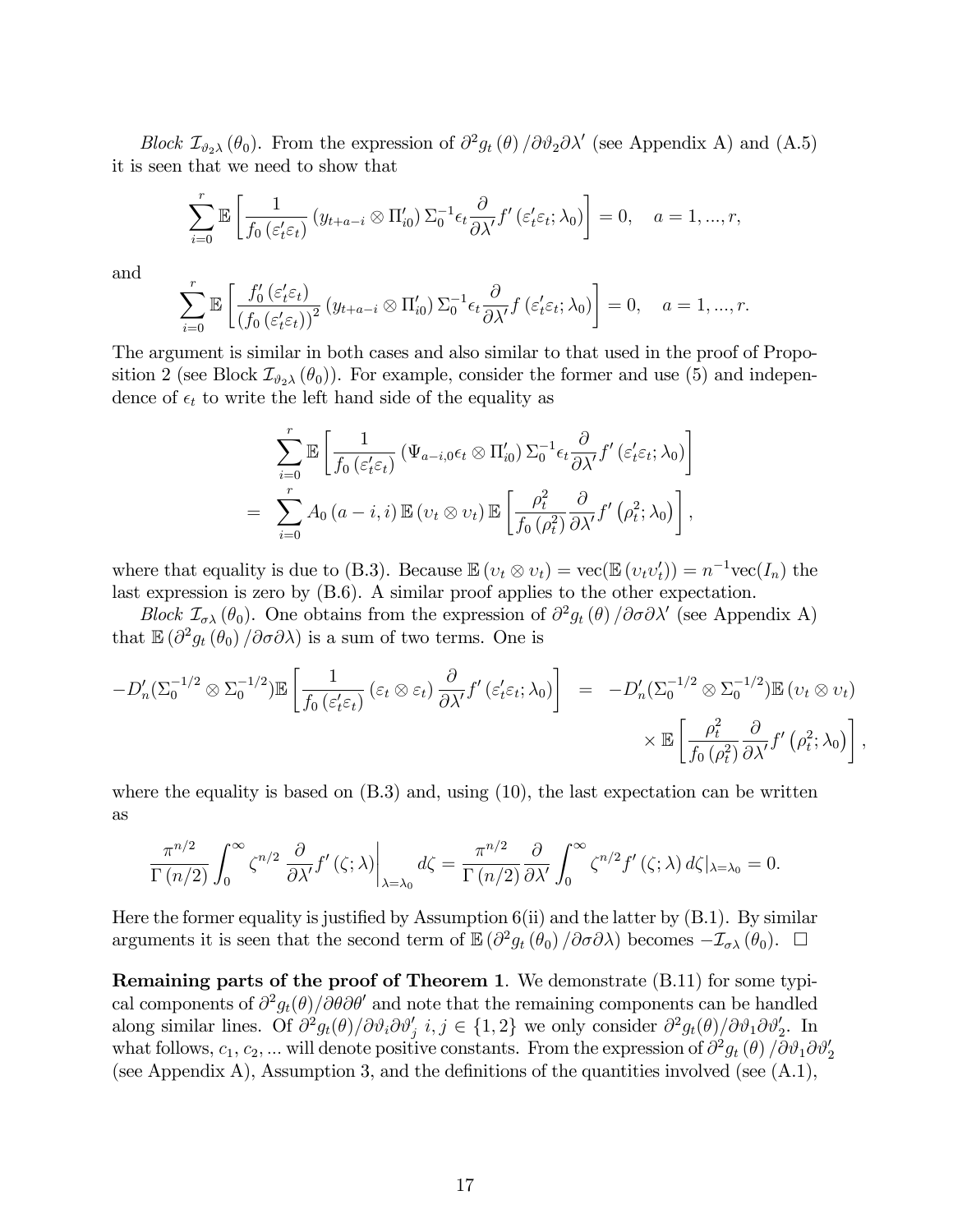$(A.6), (A.5), (18)$  it can be seen that

$$
\mathbb{E}_{\theta_{0}}\left(\sup_{\theta\in\Theta_{0}}\left\|\frac{\partial^{2}}{\partial\vartheta_{1}\partial\vartheta_{2}^{\prime}}g_{t}(\theta)\right\|_{2}\right) \leq c_{1}\mathbb{E}_{\theta_{0}}\left(\sup_{\theta\in\Theta_{0}}\left\|e_{t}\left(\theta\right)\right\|\sum_{i=1}^{r}\left\|\frac{\partial}{\partial\vartheta_{2}}u_{t-i}^{\prime}\left(\vartheta_{2}\right)\right\|_{2}\right) \n+c_{2}\mathbb{E}_{\theta_{0}}\left(\sup_{\theta\in\Theta_{0}}\sum_{i=1}^{r}\left\|u_{t-i}\left(\vartheta_{2}\right)\right\|\left\|\frac{\partial}{\partial\vartheta_{2}}e_{t}^{\prime}\left(\theta\right)\right\|_{2}\right) \n\leq c_{3}\mathbb{E}_{\theta_{0}}\left(\left(\sum_{j=-r}^{s}\left\|y_{t+j}\right\|\right)^{2}\sup_{\theta\in\Theta_{0}}\left\|h\left(\epsilon_{t}\left(\vartheta\right)^{\prime}\Sigma^{-1}\epsilon_{t}\left(\vartheta\right);\lambda\right)\right\|_{2}\right) \n+c_{4}\mathbb{E}_{\theta_{0}}\left(\left(\sum_{j=-r}^{s}\left\|y_{t+j}\right\|\right)^{4}\sup_{\theta\in\Theta_{0}}\left\|h^{\prime}\left(\epsilon_{t}\left(\vartheta\right)^{\prime}\Sigma^{-1}\epsilon_{t}\left(\vartheta\right);\lambda\right)\right|\right).
$$

Finiteness of the last two expectations can be established similarly, so we only show the latter. First conclude from  $(A.2)$  and Assumption 7 that, with  $\Theta_0$  small enough,

$$
\sup_{\theta \in \Theta_0} \left| h' \left( \epsilon_t \left( \vartheta \right)' \Sigma^{-1} \epsilon_t \left( \vartheta \right); \lambda \right) \right| \leq 2a_1 + 2a_2 \left( \sup_{\theta \in \Theta_0} \epsilon_t \left( \vartheta \right)' \Sigma^{-1} \epsilon_t \left( \vartheta \right) \right)^{a_3} \n\leq c_5 \left( 1 + \sup_{\theta \in \Theta_0} \left\| \epsilon_t \left( \vartheta \right) \right\|^{2a_3} \right) \n\leq c_6 \left( 1 + \left( \sum_{j=-r}^s \left\| y_{t+j} \right\| \right)^{2a_3} \right),
$$

where the last equality is obtained from the definition of  $\epsilon_t (\vartheta)$  (see (18)). Thus, it follows that we need to show finiteness of  $\mathbb{E}_{\theta_0}\left(\left(\sum_{j=-r}^s \|y_{t+j}\|\right)^{4+2a_3}\right)$ or, by Minkowski's inequality and (5), finiteness of

$$
\mathbb{E}_{\theta_0}\left(\left\|\epsilon_t\right\|^{4+2a_3}\right) \leq c_7 \mathbb{E}_{\lambda_0}\left(\rho_t^{4+2a_3}\right) = \frac{\pi^{n/2}}{\Gamma\left(n/2\right)} \int_0^\infty \zeta^{n/2+1+a_3} f\left(\zeta;\lambda_0\right) d\zeta < \infty,
$$

where the former inequality is justified by  $(B.3)$  and the latter by Assumption 7.

From (18) and the expression of  $\partial^2 g_t(\theta) / \partial \sigma \partial \sigma'$  (see Appendix A) it can be seen that the treatment of  $\partial^2 g_t(\theta)/\partial \sigma \partial \sigma'$  is very similar to that of  $\partial^2 g_t(\theta)/\partial \vartheta_1 \partial \vartheta'_2$  and the same is true for  $\partial^2 g_t(\theta)/\partial \theta_i \partial \sigma'$   $(i = 1, 2)$ . Next consider  $\partial^2 g_t(\theta)/\partial \lambda \partial \lambda'$ . The dominance assumptions imposed on the third and Öfth functions in Assumption 7 together with the triangular inequality and the Cauchy-Schwarz inequality imply that, with  $\Theta_0$  small enough,

$$
\mathbb{E}_{\theta_0} \left( \sup_{\theta \in \Theta_0} \left\| \frac{\partial^2}{\partial \lambda \partial \lambda'} g_t(\theta) \right\| \right) \leq 2a_1 + 2a_2 \mathbb{E}_{\theta_0} \left( \left( \sup_{\theta \in \Theta_0} \epsilon_t \left( \vartheta \right)' \Sigma^{-1} \epsilon_t(\vartheta) \right)^{a_3} \right),
$$

where finiteness of the right hand side was established in the case of  $\partial^2 g_t(\theta)/\partial \vartheta_1 \partial \vartheta_2'$ . The treatment of the remaining components,  $\partial^2 g_t(\theta)/\partial \vartheta_i \partial \lambda'$  and  $\partial^2 g_t(\theta)/\partial \sigma \partial \lambda'$ , involve no new features, so details are omitted.